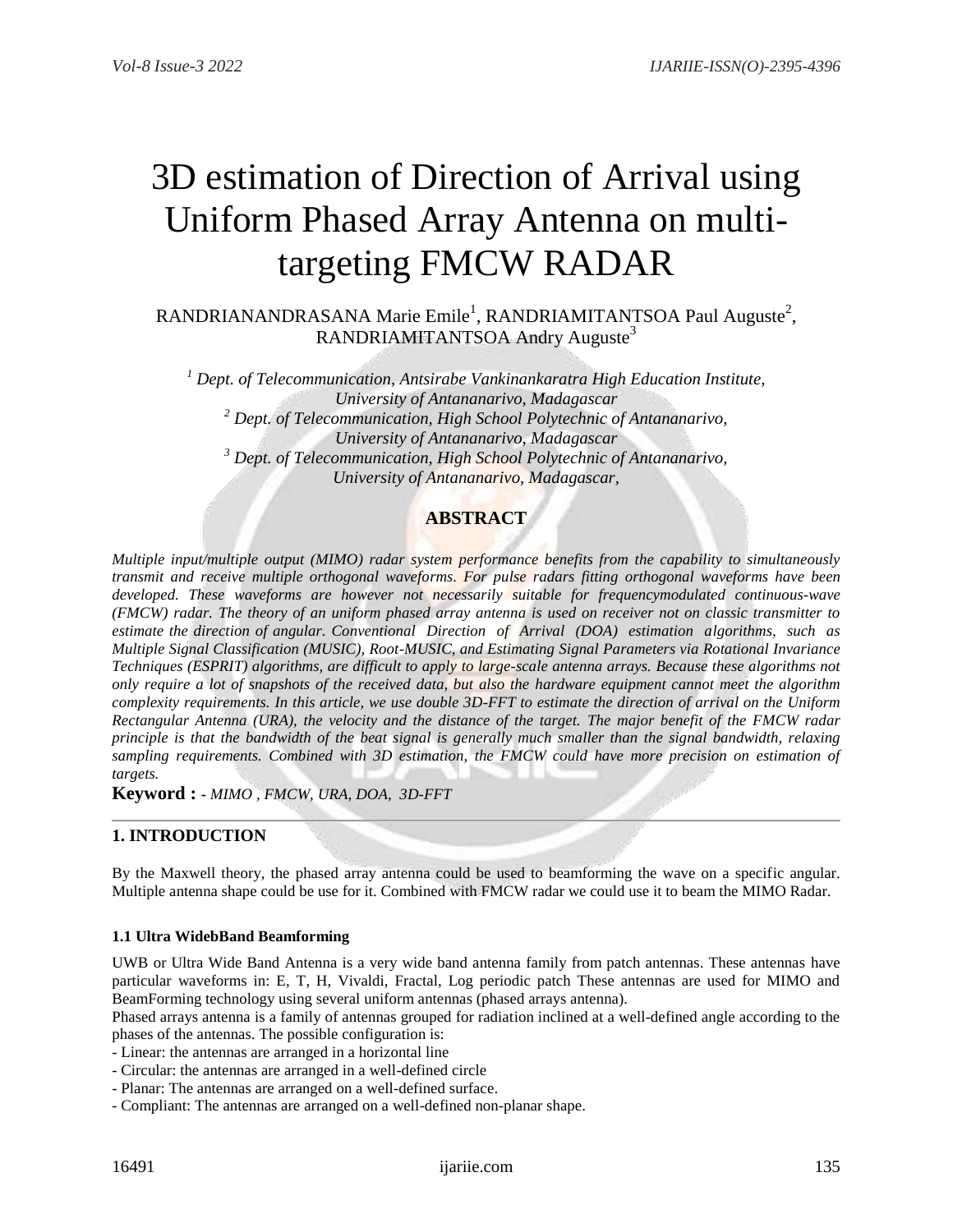#### **1.2 Wave propagation**

To be able to intelligently beam a wave beam using multi-antenna systems such as the Phased Arrays Antenna expressed in Formula (1).

$$
AP = EF \times AF \tag{1}
$$

AP or Array Pattern is the total propagation emitted by multiple antennas.

EF or Element Fields is the propagation of an individual antenna

AF or Array Factor is the variable geometric propagation (the antenna shape, excitation with amplitude and phase).

Let's start from Maxwell's equation:

$$
div(\overline{D}) = \rho \qquad div(\overline{B}) = 0
$$

$$
\overrightarrow{rot}(\overrightarrow{E}) = -\frac{\partial \overrightarrow{B}}{\partial t} \qquad \overrightarrow{rot}(\overrightarrow{H}) = \overrightarrow{j} + \frac{\partial \overrightarrow{D}}{\partial t}
$$

In vacuum, the electric field and the magnetic field are related by the following relations:

$$
\vec{D} = \varepsilon_0 \vec{E} \quad , \quad \vec{B} = \mu_0 \vec{E}
$$

Where,  $\varepsilon_0 = \frac{1}{36\pi 10^9}$ : Dielectric permittivity of vacuum and  $\mu_0 = 4\pi 10^{-7}$ : Magnetic permeability of vacuum.

Noted  $\overline{A}$  a potential vector of a source  $\overline{J}$  and  $\rho$ :

$$
\begin{cases}\n\nabla \times \vec{E} = -j\omega\mu \vec{H} \\
\nabla \vec{H} = j\omega \varepsilon \vec{E} + \vec{J}\n\end{cases}
$$
\n
$$
\nabla \cdot \vec{B} = 0, \text{ alors } \vec{B} = \nabla \times \vec{A}
$$
\n
$$
\begin{cases}\n\vec{E} = -j\omega \vec{A} - \nabla \phi \\
j\omega \varepsilon \vec{E} = \nabla \times \left(\frac{1}{\mu} \nabla \times \vec{A}\right) - \vec{J}\n\end{cases}
$$

 $\phi$  is called a potential scalar. So, we could obtain :

$$
\nabla \times \nabla \times \vec{A} + j\omega \mu \varepsilon (j\omega \vec{A} + \nabla \phi) = \mu \vec{J}
$$
  
with,  $\nabla \times \nabla \times = \nabla \nabla \cdot - \nabla^2$  and  $\nabla \cdot \vec{A} = -j\omega \mu \phi$   
So,  $\nabla^2 \vec{A} + \beta^2 \vec{A} = -\mu \vec{J}$   
By posing,  $\beta = \omega \sqrt{\mu \varepsilon}$ 

For the case of a dipole,  $\vec{A}$  exists only following the z-axis. So,  $\nabla^2 \vec{A}_z + \beta^2 \vec{A}_z = -\mu \vec{J}$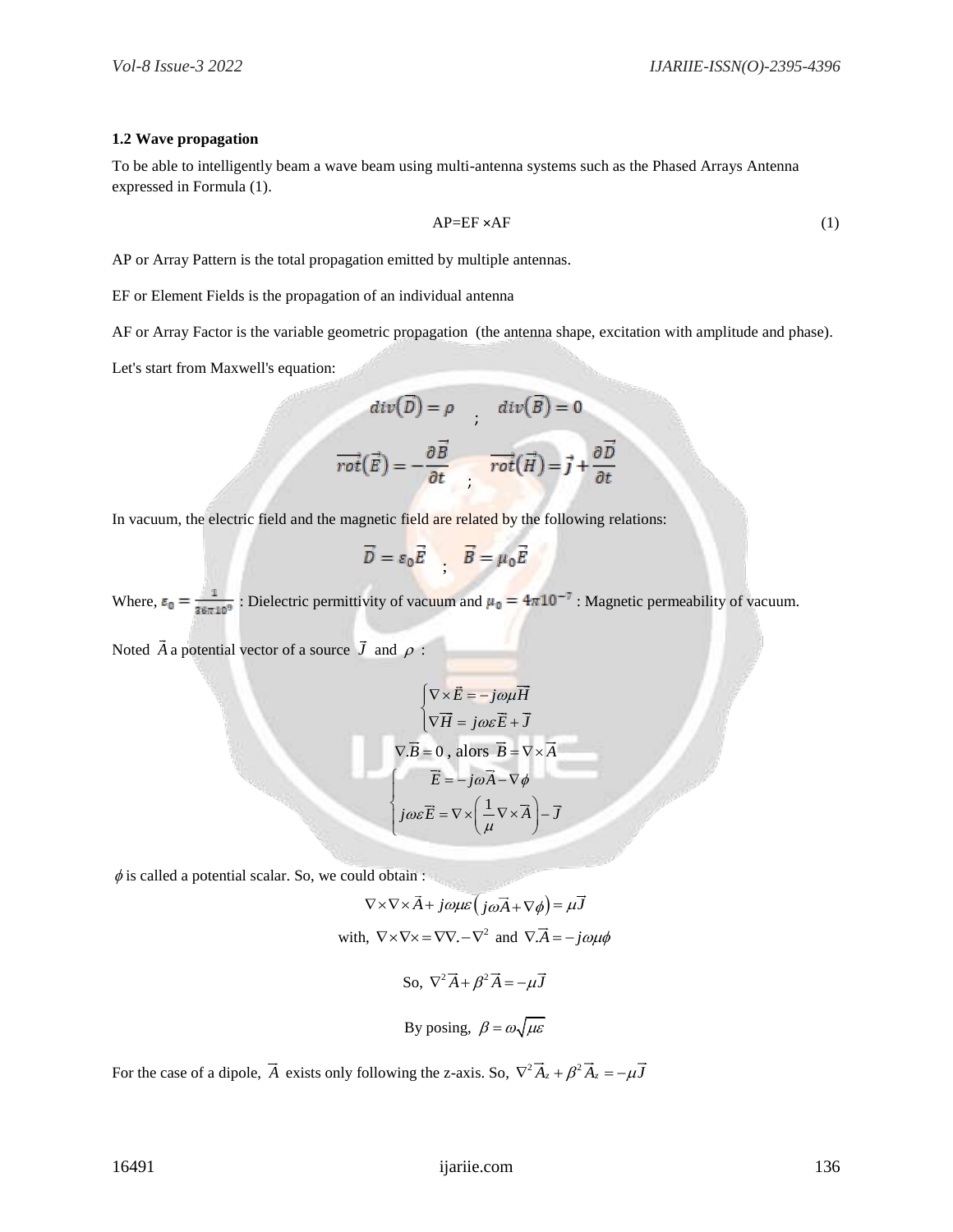Using the spherical coordinate, this equation can be reduced to a derivative with a definite r number.

$$
\frac{d^2}{dr^2}\vec{A}_z + \frac{2}{r}\frac{dA_z}{dr} + \beta^2 \vec{A}_z = 0
$$

The solutions of the equation are:

$$
\begin{cases}\nA_{z_1} = \frac{C_1 e^{-j\beta r}}{r} \\
A_{z_2} = \frac{C_2 e^{-j\beta r}}{r}\n\end{cases}
$$

By using the initial condition of the differential equation we therefore:

$$
C_1 = \frac{1}{4\pi} \mu J_z \quad ; \quad A_z = \mu J_z \frac{e^{-j\beta r}}{4\pi}
$$

Like,  $\overrightarrow{H} = \frac{1}{\sqrt{N}} \times \overrightarrow{A}$ μ  $=$   $-\nabla \times$ 

Then the electromagnetic field E is of the form :

$$
E = \frac{Me^{-jkr}}{4\pi r}
$$

Where, M : the magnitude of the wave; k : the proportional to the field frequency E.

Take the following Figure no (1) to demonstrate Formula (1)



**Fig -1 :** Representation of electromagnetic fields ime latency with QAM Looking at this figure we see that :

$$
E = E_1 + E_2
$$

$$
E = \frac{M}{4\pi r} \left[ e^{-jk \left[ r - \frac{d}{2} \cos \theta \right]} + e^{-jk \left[ r + \frac{d}{2} \cos \theta \right]} \right]
$$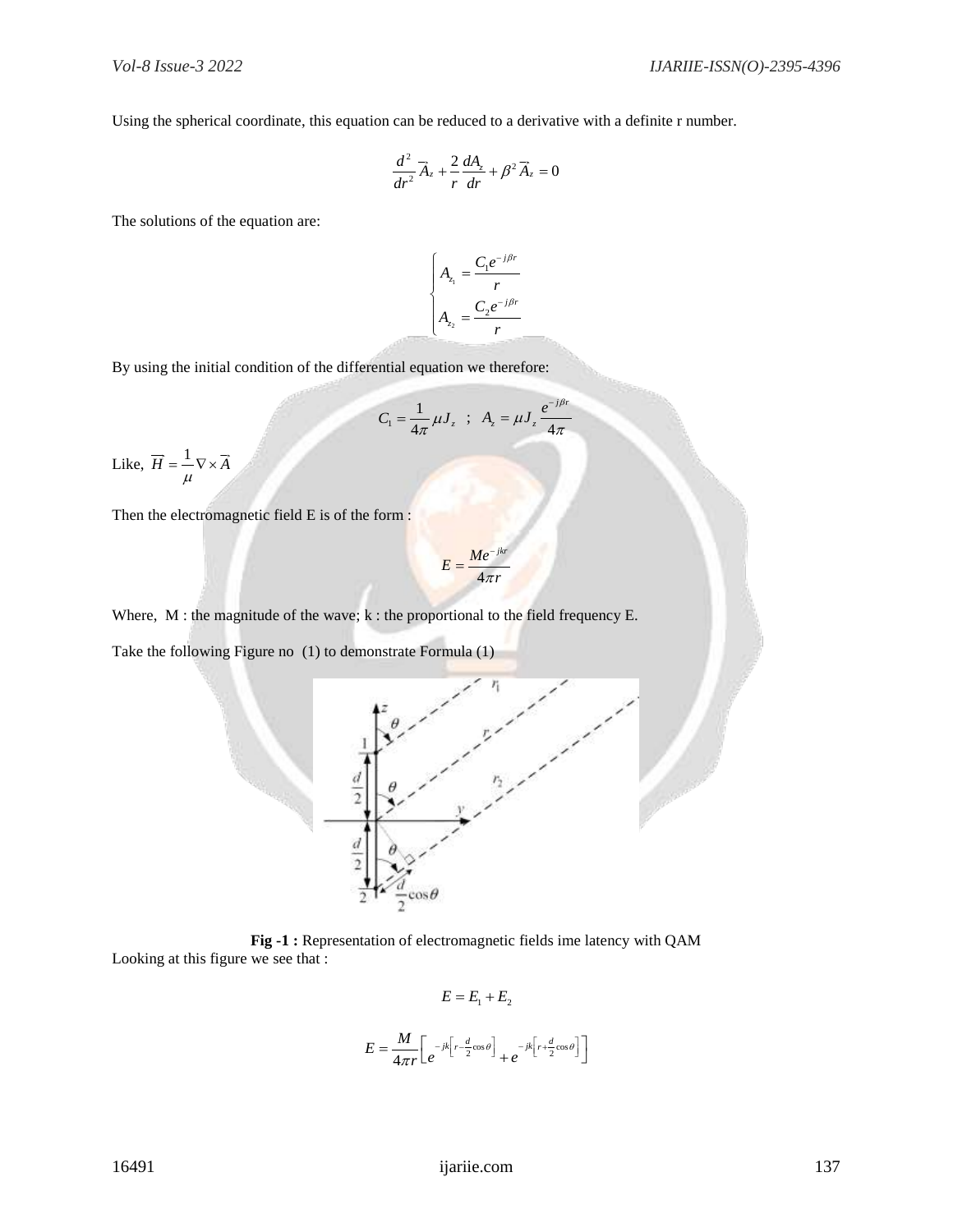$$
E = \frac{M}{4\pi r} e^{-jkr} \left[ e^{j\frac{kd}{2}\cos\theta} + e^{-j\frac{kd}{2}\cos\theta} \right]
$$

$$
E = \frac{M}{\frac{4\pi r}{\epsilon}} e^{-jkr} \left[ 2\cos\frac{k\cos\theta}{2} \right]
$$

#### **2. MATERIALS AND METHODS**

#### **2.1. Phased Array Antenna using Uniform Linear Antenna (ULA)**

ULA antenna is a family of antenna represented linearly spaced by a uniform distance.

ULA relative to the vertical

ULA with uniform amplitude and progressive phase deflects its lobe at an upward angle. The uniform phases must follow the equation:

$$
\alpha = \frac{\omega d \cos(\theta)}{c} \tag{2}
$$

Where,  $\alpha$ : the uniform phase;  $\omega$ : the frequency;  $d$ : the antenna spacing;  $c$ : the speed of light;  $\theta$ : the angle from vertical

In the Figure 2, each dot  $1, 2, \cdots N$  represents an antenna that is uniformly spaced by the distance  $d$ .

The propagation equation of an element is defined by:



**Fig -2 :** Representation of Uniform Linear Antenna

In the Figure no 2, we could also constat that :

$$
\begin{cases}\nr_1 = r \\
r_2 \approx r - d \cos(\theta) \\
r_3 \approx r - 2d \cos(\theta) \\
\vdots \\
r_N \approx r - (N - 1)d \cos(\theta)\n\end{cases}
$$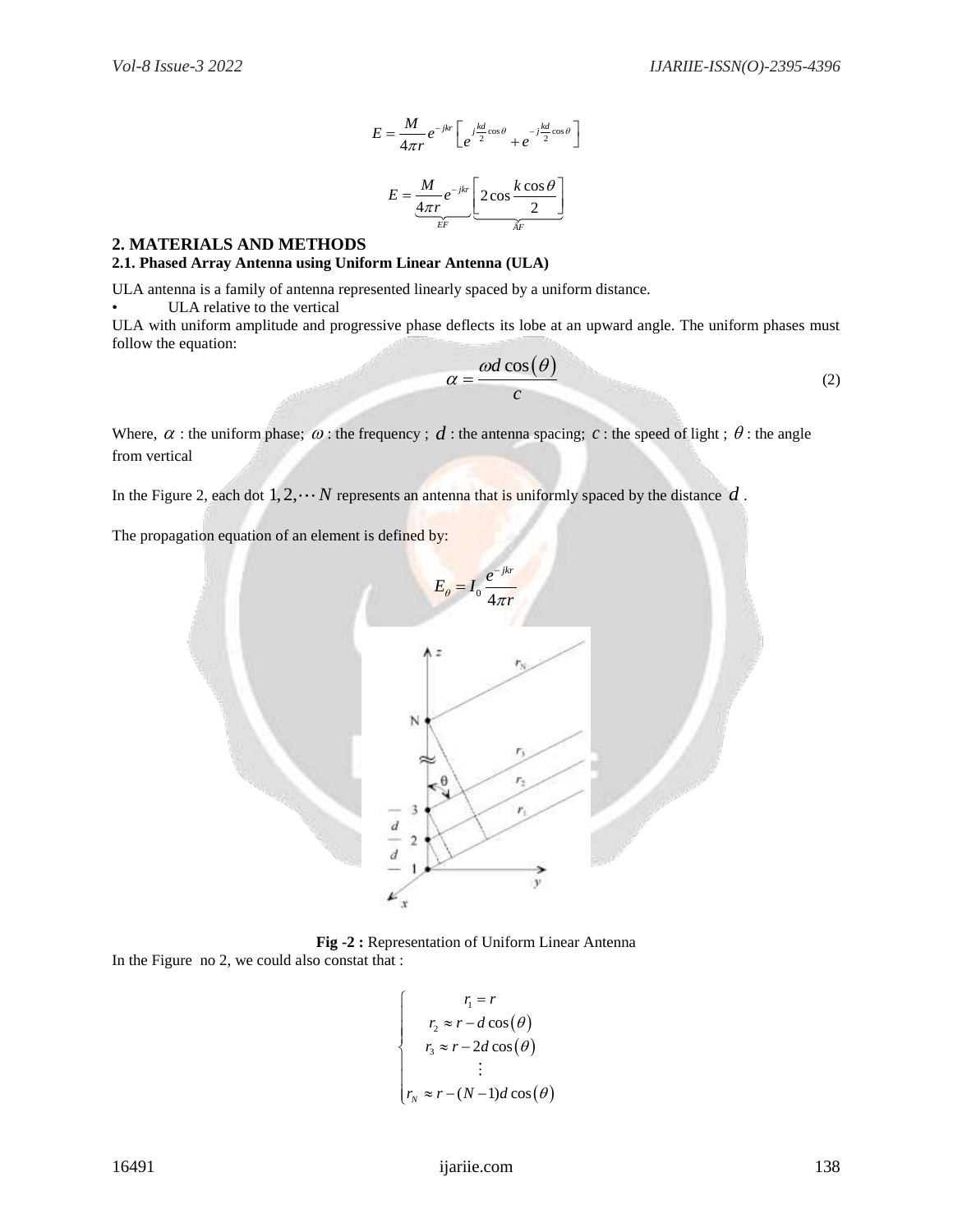The magnitudes for each antenna will therefore be :

$$
I_1 = I_0 \t I_2 = I_0 e^{j\phi_2} \t I_3 = I_0 e^{j\phi_3} \t ... \t I_N = I_0 e^{j\phi_N}
$$

The propagation of each antenna will therefore be :

$$
E_{\theta1} \approx I_0 \frac{e^{-jkr}}{4\pi r} E_0
$$
  
\n
$$
E_{\theta2} \approx I_0 \frac{e^{-jk(r - d\cos(\theta))}}{4\pi r} E_0 = E_0 e^{j(\phi_2 + kd\cos(\theta))}
$$
  
\n
$$
E_{\theta3} \approx I_0 \frac{e^{-jk(r - 2d\cos(\theta))}}{4\pi r} E_0 = E_0 e^{j(\phi_3 + 2kd\cos(\theta))}
$$
  
\n
$$
E_{\theta3} \approx I_0 \frac{e^{-jk(r - (N-1)d\cos(\theta))}}{4\pi r} E_0 = E_0 e^{j(\phi_N + (N-1)kd\cos(\theta))}
$$
  
\n
$$
E_{\theta} = E_{\theta1} + E_{\theta2} + E_{\theta3} + \dots + E_{\theta N}
$$
  
\n
$$
E_{\theta} = E_0 + E_0 e^{j(\phi_2 + kd\cos(\theta))} + E_0 e^{j(\phi_2 + 2kd\cos(\theta))} + \dots + E_0 e^{j(\phi_N + (N-1)kd\cos(\theta))}
$$
  
\n
$$
E_{\theta} = E_0 \left[1 + e^{j(\phi_2 + kd\cos(\theta))} + e^{j(\phi_2 + 2kd\cos(\theta))} + \dots + e^{j(\phi_N + (N-1)kd\cos(\theta))}\right]
$$
  
\n
$$
E_{\theta} = E_0 \times AF;
$$
  
\n
$$
AF = \left[1 + e^{j(\phi_2 + kd\cos(\theta))} + e^{j(\phi_2 + 2kd\cos(\theta))} + \dots + e^{j(\phi_N + (N-1)kd\cos(\theta))}\right]
$$

As the phases are also progressive then,

$$
\phi_1 = 0
$$
  $\phi_2 = \alpha$   $\phi_3 = 2\alpha$   $\cdots$   $\phi_N = (N-1)\alpha$ 

By inserting the value of the phase in the equation of the AF, we will have :

$$
AF = \left[1 + e^{j\Psi} + e^{j(2\Psi)} + \dots + e^{j((N-1)\Psi)}\right]; \Psi = \alpha + kd \cos(\theta)
$$
  

$$
AF = \left[1 + e^{j(\alpha kd \cos(\theta))} + e^{j(2\alpha + 2kd \cos(\theta))} + \dots + e^{j((N-1)\alpha + (N-1)kd \cos(\theta))}\right] \quad AF = \sum_{n=1}^{N} e^{j(n-1)\Psi}
$$
  

$$
AF e^{j\Psi} = \sum_{n=1}^{N} e^{jn\Psi}
$$

 $n=1$ 

Subtracting these two last equations we will have: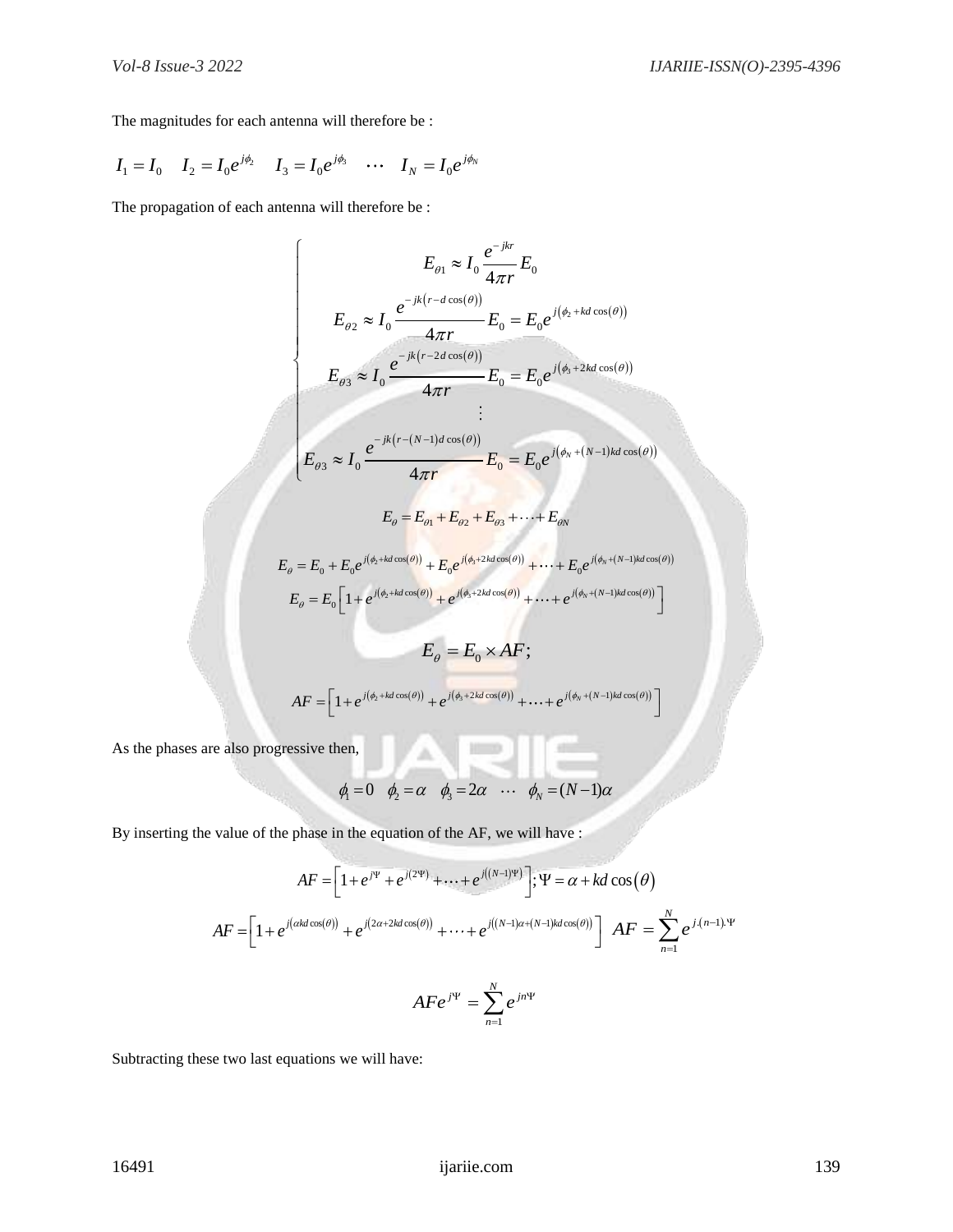$$
AF(e^{j\Psi} - 1) = (e^{jN\Psi} - 1) , i.e., \quad AF = \frac{(e^{jNY} - 1)}{(e^{jY} - 1)} = \frac{e^{j\frac{N}{2}Y}}{e^{j\frac{1}{2}Y}} = \frac{j\frac{N}{2}Y}{e^{j\frac{1}{2}Y}} = \frac{j\frac{1}{2}Y}{e^{j\frac{1}{2}Y}} = \frac{j\frac{1}{2}Y}{e^{j\frac{1}{2}Y}} = \frac{j\frac{N-1}{2}\Psi}{\sin(\frac{\Psi}{2})}
$$

Therefore AF is reduced to the real part because the exponential part can be added to the phases of  $E_0$  in the equation  $E_{\theta} = E_0 A F$ .

$$
AF = \frac{\sin\left(\frac{N\Psi}{2}\right)}{\sin\left(\frac{\Psi}{2}\right)}
$$

The angle made by the lobes verifies the equation  $AF = 0$  i.e. :

16491 ijariie.com 140 1 1 sin 0 2 *N* 2 cos 2 *N n n kd N* <sup>1</sup> 1 2 1,2,3,... cos 0, ,2 ,3 ,.... *n n kd N n N N N* <sup>1</sup> 1 cos 2 0,1, 2,3... *m m kd* <sup>1</sup> 1 cos 2 0,1,2,3... *m m kd* 1 cos 2 2 *m d* 

For  $m = 0$ , the angle will be maximum :

$$
\theta = \cos^{-1} \left[ \frac{\lambda}{2\pi d} (\alpha) \right]
$$

$$
\cos \theta = \frac{\lambda \alpha}{2\pi d}
$$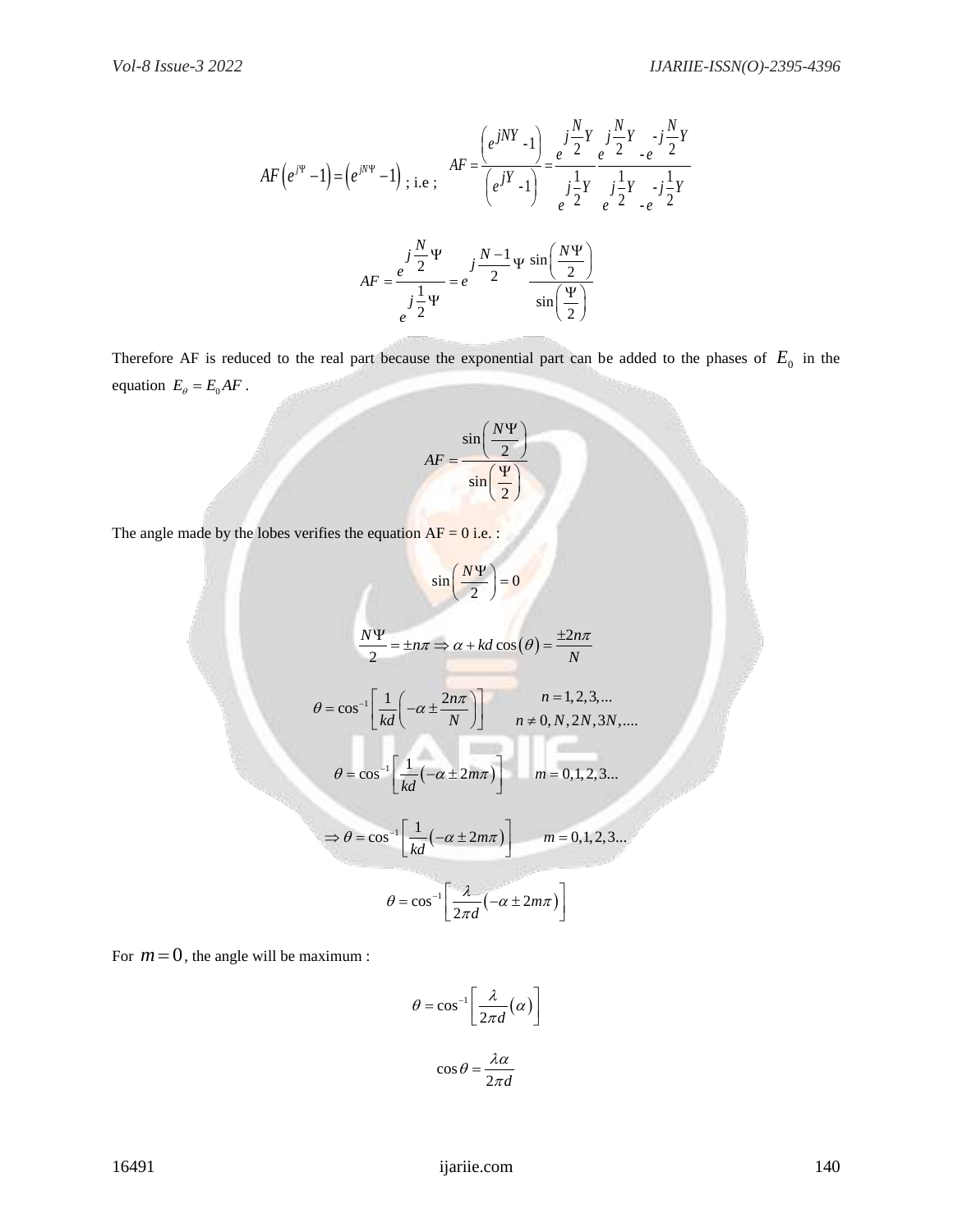Like, 
$$
\omega = 2\pi f = 2\pi \frac{c}{\lambda} \Rightarrow \frac{\lambda}{2\pi} = \frac{c}{\omega}
$$

So,  $\cos \theta = \frac{c\alpha}{\alpha} \Rightarrow \alpha = \frac{\omega d \cos(\theta)}{\alpha}$  $\overrightarrow{d} \Rightarrow \alpha = \cfrac{c}{c}$  $heta = \frac{c\alpha}{\omega d} \Rightarrow \alpha = \frac{\omega d \cos(\theta)}{c}$ 

#### ULA relative to the horizontal

ULA with uniform amplitude and progressive phase deflects its lobe at an upward angle, the uniform phases must follow the equation:

$$
\alpha = \frac{\omega d \sin(\theta)}{c} \tag{3}
$$

Where,  $\alpha$ : the uniform phase,  $\omega$ : the frequency of modulation,  $d$ : the antenna spacing,  $c$ : the speed of light;  $\theta$ :

the angle from horizontal and respect the horizontal condition. The angle will be  $\theta = \frac{\pi}{2}$  $\theta = \frac{\pi}{2} - \theta$ .

By usisng Formula 2,

$$
\alpha = \frac{\omega d \cos \theta}{c} = \frac{\omega d \cos \left(\theta - \frac{\pi}{2}\right)}{c} = \frac{\omega d \sin \left(\theta\right)}{c}
$$

• BeamForming Simple using multi-targeting ULA

For the main lobe of the antenna to move towards a target located at an angle with respect to the horizontal of the radar MIMO emitter, it is necessary to send a signal on M antennas spaced respectively by distance d:

$$
\begin{cases}\n x_1(t) = s \\
 x_2(t) = se^{-j\alpha} \\
 x_3(t) = se^{-j2\alpha} \\
 \vdots \\
 x_M(t) = se^{-j(M-1)\alpha}\n\end{cases} \Rightarrow \alpha = \frac{\omega d \sin(\theta)}{c}
$$
\n(4)

ULA with uniform amplitude and progressive phase deflects its lobe at an upward angle; the uniform phases must follow the equation:

$$
\alpha = \frac{\omega d \sin(\theta)}{c}
$$

An equation with a uniform phase and progressive amplitude has the form :

$$
x_T(t) = s e^{-j.(T-1).a}
$$

BeamForming Multi-targeting MIMO ULA

To direct the antenna's main lobe to multiple targets, located at an angle to the horizontal of the base station. Each target wants to send a signal  $s_i(t)$  using M antennas spaced respectively by the distance  $d$ :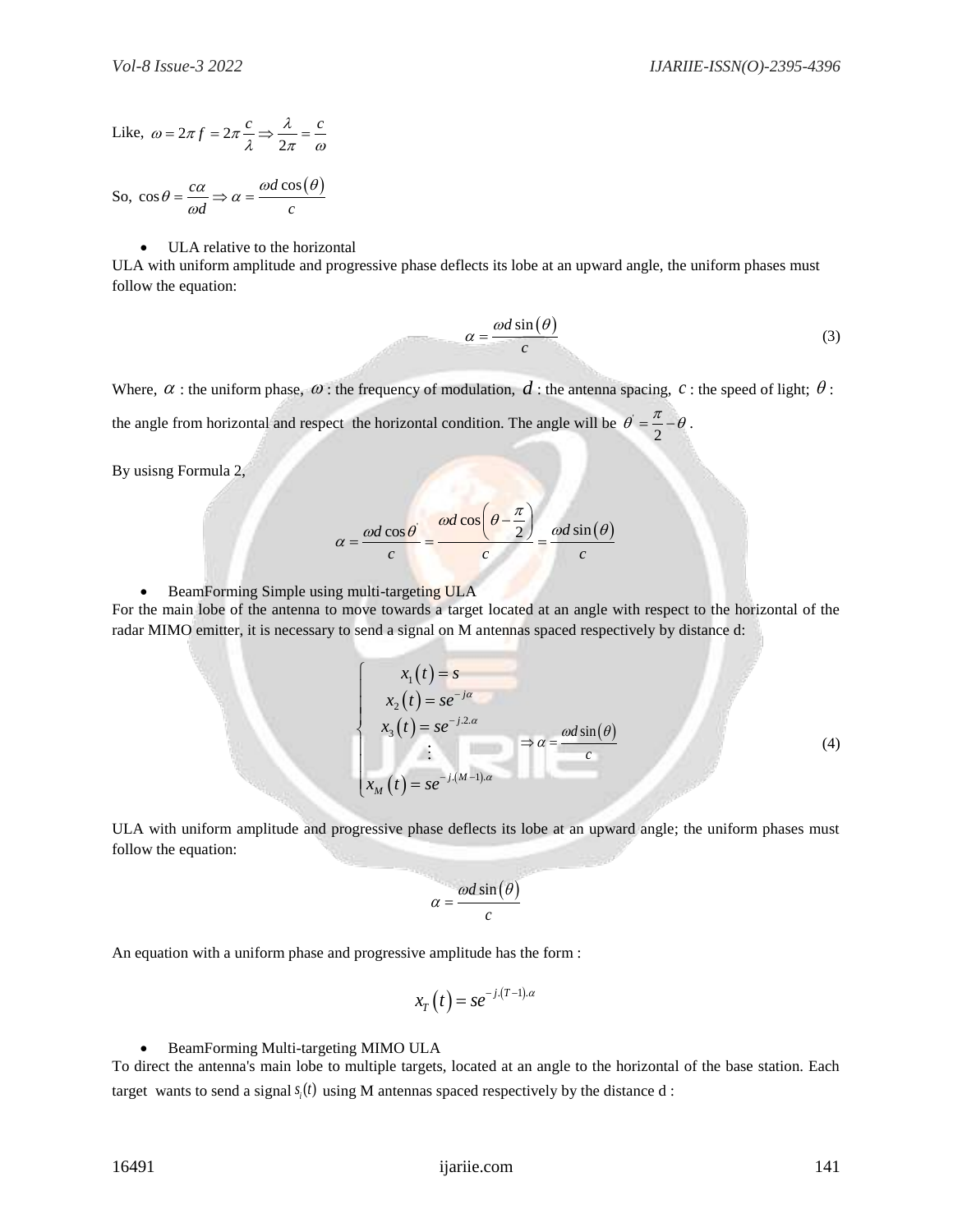$$
x_1(t) = \sum_{i=1}^n s_i
$$
  
\n
$$
x_2(t) = \sum_{i=1}^n s_i e^{-j\alpha_i}
$$
  
\n
$$
x_3(t) = \sum_{i=1}^n s_i e^{-j2\alpha_i}
$$
  
\n
$$
\Rightarrow \alpha_i = \frac{\omega d \sin(\theta_i)}{c}
$$
  
\n
$$
\vdots
$$
  
\n
$$
x_M(t) = \sum_{i=1}^n s_i e^{-j(M-1)\alpha_i}
$$

Each signal will be send by a carrier; by :

$$
x_T(t) = \sum_{i=1}^n s_i e^{-j(T-1)\alpha_i}
$$
 (6)

Because the antennas are uniform in amplitude and progressive in phase :

$$
\Rightarrow \alpha_i = \frac{\omega d \sin(\theta_i)}{c}
$$

#### **2.2. Phased Array Antenna using Uniform Rectangular Antenna (URA)**

• Theory on URA antennas

By using N-antennas along the abscissa axes and M-antennas along the ordinate axes, to rotate the antenna propagation lobes according to a polar coordinate of angles; The uniform phase has the equation:



**Fig -3:** Representation of Uniform Rectangular Antenna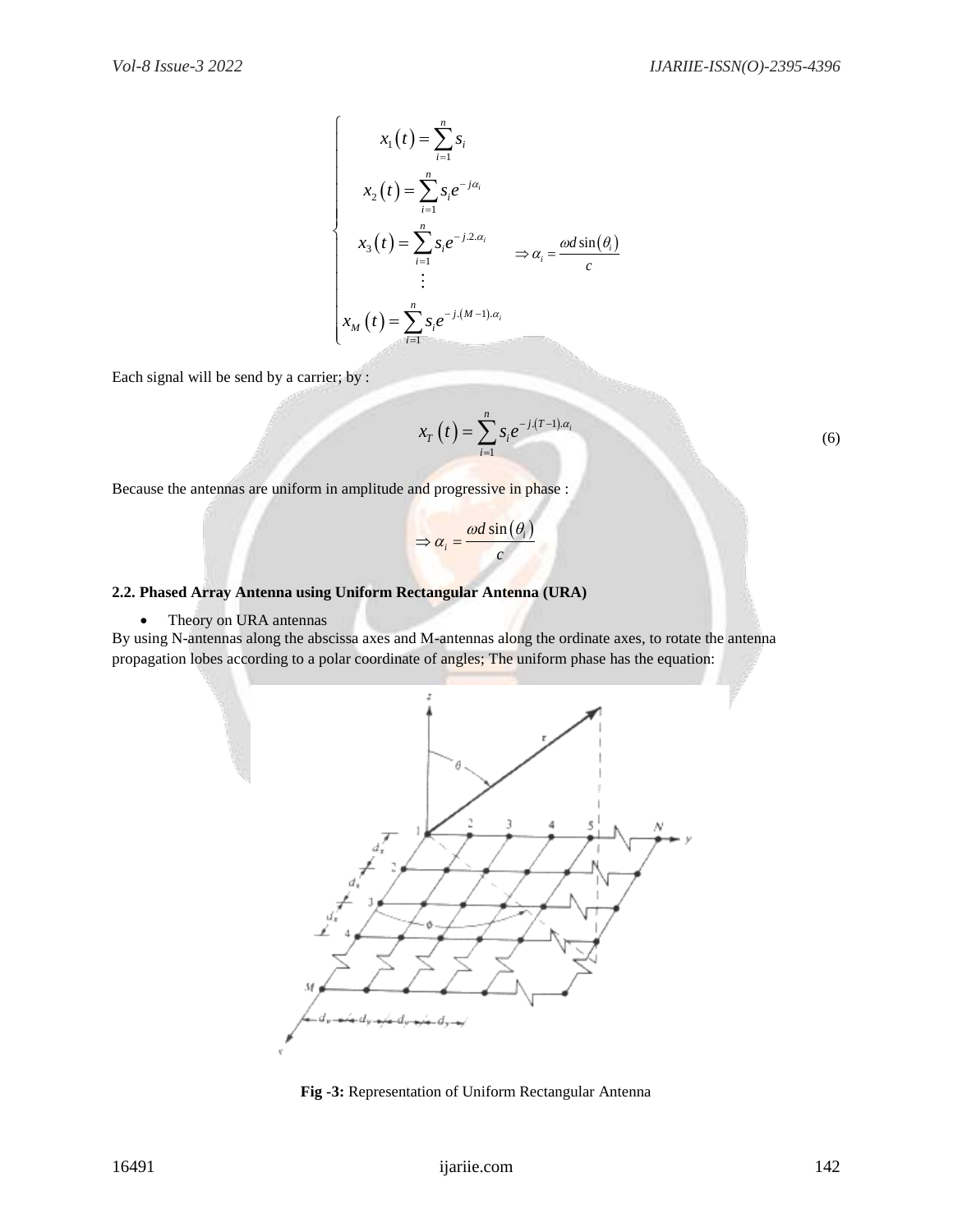$$
\alpha_{ij} = (i-1)\beta_x + (j-1)\beta_y, \quad \forall i = \{1, \cdots, N\}, \quad \forall j = \{1, \cdots, M\}
$$

$$
\beta_x = -\frac{\omega}{c} d_x \sin \theta \cos \phi
$$

$$
\beta_y = -\frac{\omega}{c} d_y \sin \theta \sin \phi
$$

$$
AF_{x1} = \sum_{i=1}^{M} I_{m1} e^{j(m-1)\left(kd \sin(\theta)\cos(\phi) + \beta_x\right)}
$$
(7)

With,

 $\sin (\theta) \cos (\phi) = \cos (\gamma_x)$ : The direction along the abscissa axis

 $d_x$ : The space between the antennas along the x-axis ;  $\beta_x$  : The progressive phase along the abscissa axis

1

*m*

- $I_{m1}$ : The amplitude of excitation at coordinates  $x = (m-1)d_x$ ,  $y = 0$
- $d_y$ : The space between the antennas along the ordinate axes;  $\beta_y$ : The progressive phase along the ordinate axis
- $I_{1n}$ : The amplitude excitation at coordinates  $x = 0$ ,  $y = (n-1)d_y$

$$
AF_{x1} = \sum_{m=1}^{N} I_{m1} e^{j(m-1)(kd_{x} \sin \theta \cos \phi + \beta_{x})}
$$
  

$$
AF_{1y} = \sum_{n=1}^{N} I_{1n} e^{j(n-1)(kd_{y} \sin \theta \sin \phi + \beta_{y})}
$$
  

$$
AF = AF_{x1} * AF_{1y}
$$
  

$$
AF = \sum_{n=1}^{N} I_{1n} \left[ \sum_{m=1}^{M} I_{m1} e^{j(m-1)(kd_{x} \sin \theta \cos \phi + \beta_{x})} \right] e^{j(n-1)(kd_{y} \sin \theta \sin \phi + \beta_{y})}
$$

Since the amplitudes are uniform then :

$$
\forall m \in [1; M]; n \in [1; N] \Longrightarrow I_{mn} = I_0
$$

$$
\forall m \in [1; M]; n \in [1; N] \Rightarrow I_{mn} = I_0
$$
  

$$
AF = I_0 \sum_{n=1}^{N} \left[ \sum_{m=1}^{N} I_{m1} e^{j(m-1)(kd_x \sin \theta \cos \phi + \beta_x)} \right] e^{j(n-1)(kd_y \sin \theta \sin \phi + \beta_y)}
$$

Like in ULA,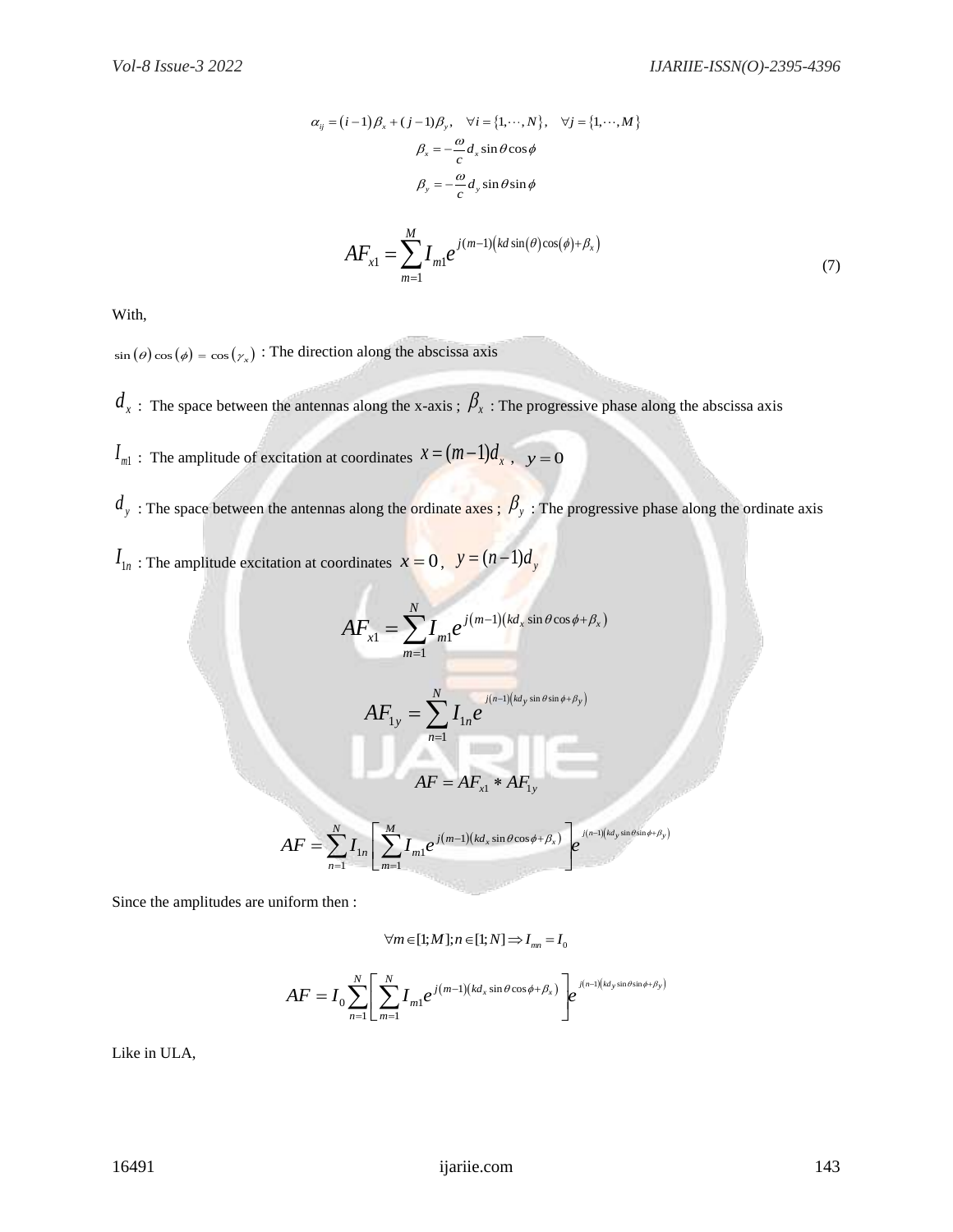$$
AF = I_0 \left\{ \frac{1}{M} \frac{\sin\left(M \frac{\psi_x}{2}\right)}{\sin\left(\frac{\psi_x}{2}\right)} \right\} \left\{ \frac{1}{N} \frac{\sin\left(N \frac{\psi_y}{2}\right)}{\sin\left(\frac{\psi_y}{2}\right)} \right\}
$$

Where,

$$
\begin{cases} \psi_x = k \sin \theta \cos \phi + \beta_x \\ \psi_y = k \sin \theta \sin \phi + \beta_y \end{cases}
$$

The lobes therefore have the equation:

$$
S_{x_M} = \frac{1}{M} \frac{\sin\left(M\frac{\psi_x}{2}\right)}{\sin\left(\frac{\psi_x}{2}\right)}
$$

$$
S_{y_N} = \frac{1}{N} \frac{\sin\left(N\frac{\psi_y}{2}\right)}{\sin\left(\frac{\psi_y}{2}\right)}
$$

(8)

And its lobes are located in the following angles:

Conowning angles:

\n
$$
\begin{cases}\nkd_x \sin \theta_m \cos \phi_m + \beta_x = \pm 2\pi m, & m = 0, 1, \cdots \\
kd_y \sin \theta_m \sin \phi_m + \beta_y = \pm 2\pi m, & n = 0, 1, \cdots\n\end{cases}
$$

So, using azimuth and elevation with polar coordinates

$$
\beta_x = -\frac{\omega}{c} d_x \cos \varphi \cos \phi
$$
  

$$
\beta_y = -\frac{\omega}{c} d_y \cos \varphi \sin \phi
$$

Where,

 $\phi$ : The azimuth;  $\theta = \frac{\pi}{2}$  $\theta = \frac{\pi}{2} - \varphi$ : The complement of elevation

#### BeamForming Multi-target MIMO URA

The transmitter wants directing the antenna's main lobe to multiple targets located to azimuth  $\phi_i$  and elevation  $\phi_i$  . Each targets want to send signal  $s_k(t)$  in the planar antenna spaced resp. by  $d_x$  and  $d_y$ :

$$
X_{x,y}\left(t\right) = \sum_{i=1}^{n} s_i e^{-j.(M-1).a_i[x,y]}
$$
\n(9)

16491 ijariie.com 144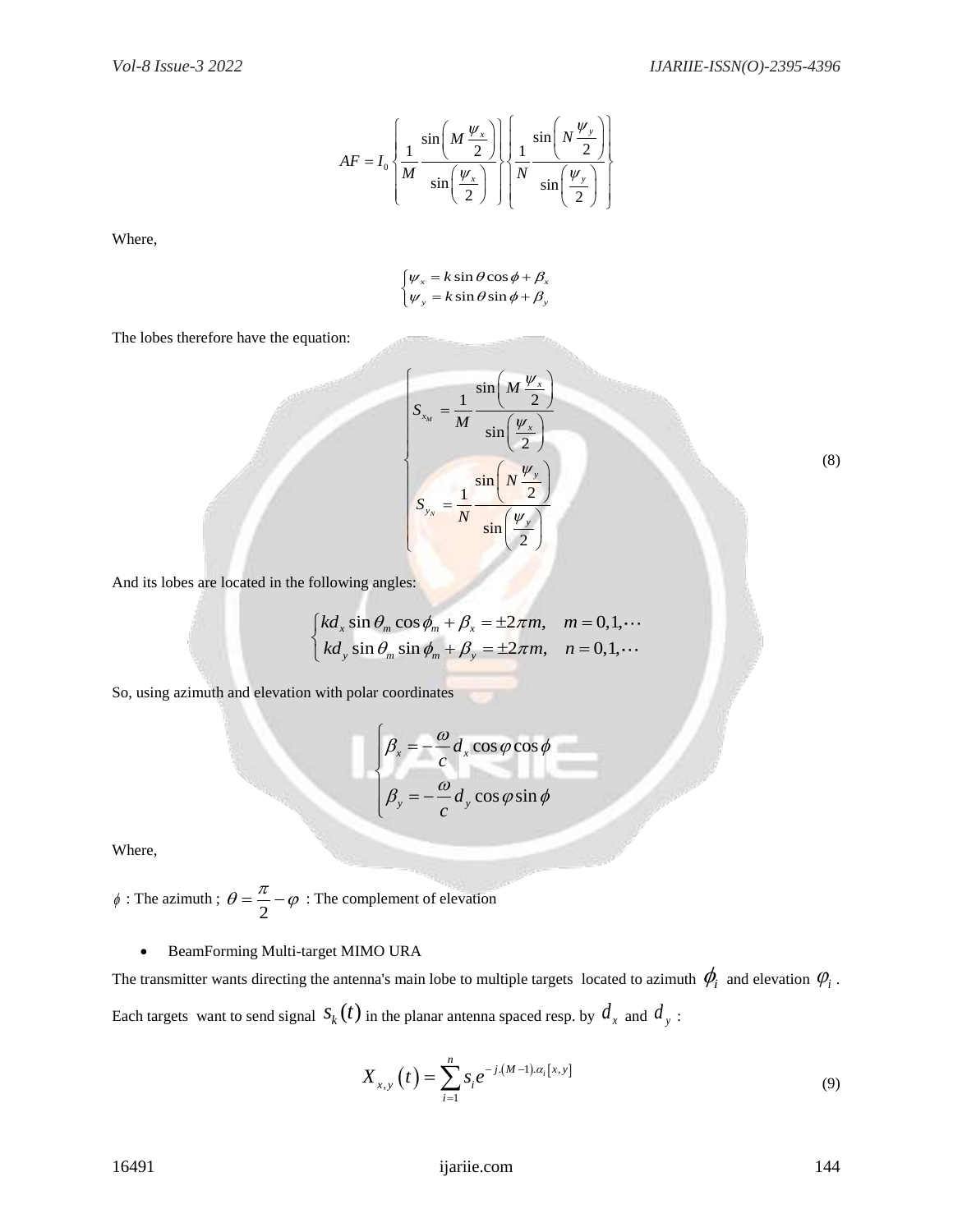$$
\Rightarrow \begin{cases}\n\forall x = \{1, \cdots, N\}, & \forall y = \{1, \cdots, M\} \\
\alpha_i[x, y] = (x - 1)\beta_x + (y - 1)\beta_y, \\
\beta_x = -\frac{\omega}{c} d_x \cos |\varphi_s - \varphi_i| \cos |\phi_s - \phi_i| \\
\beta_y = -\frac{\omega}{c} d_y \cos |\varphi_s - \varphi_i| \sin |\phi_s - \phi_i|\n\end{cases}
$$
\n(10)

#### **2.3. FMCW with MIMO ULA**

#### • Models of FMCW with MIMO ULA

In this section, we address the system model and data structure considered in this paper. We consider the FMCW radar system, which has one transmitted (TX) antenna and K received (RX) antennas, as shown in Figure 4.



**Fig -4:** System model of the considered FMCW radar (1 TX and K RX antennas)

This section discusses the different models of FMCW radar systems and the notations used in them. We considerreflected signals of FMCW radar in order to detect the ranges, the velocities, and the azimuth distributions of targets. To facilitate an easier understanding of the concepts, we initially consider the case of a single target, after which we extend this to the case of multiple targets. Consider a uniform linear array (ULA) of *K* receiving (RX) antenna arrays with distance *d* between adjacent arrays and a single transmitted (TX) antenna. The TX FMCW signal denoted by  $x_0(t)$  is shown in Figure 5 (a) and is expressed as :

$$
x_o(t) = \exp\left(j2\pi\left(f_0 t + \frac{\mu t^2}{2}\right)\right)
$$
 (11)

Where  $0 \le t \le T$ ,  $f_0$  is the frequency modulation period during which the TX frequency sweeps over the entire bandwidth *B*, and  $\mu$  is the chirp rate, i.e.,  $\mu = B/T$ . All *L* chirp signals are transmitted during a frame; i.e.,  $T_F = TL$ .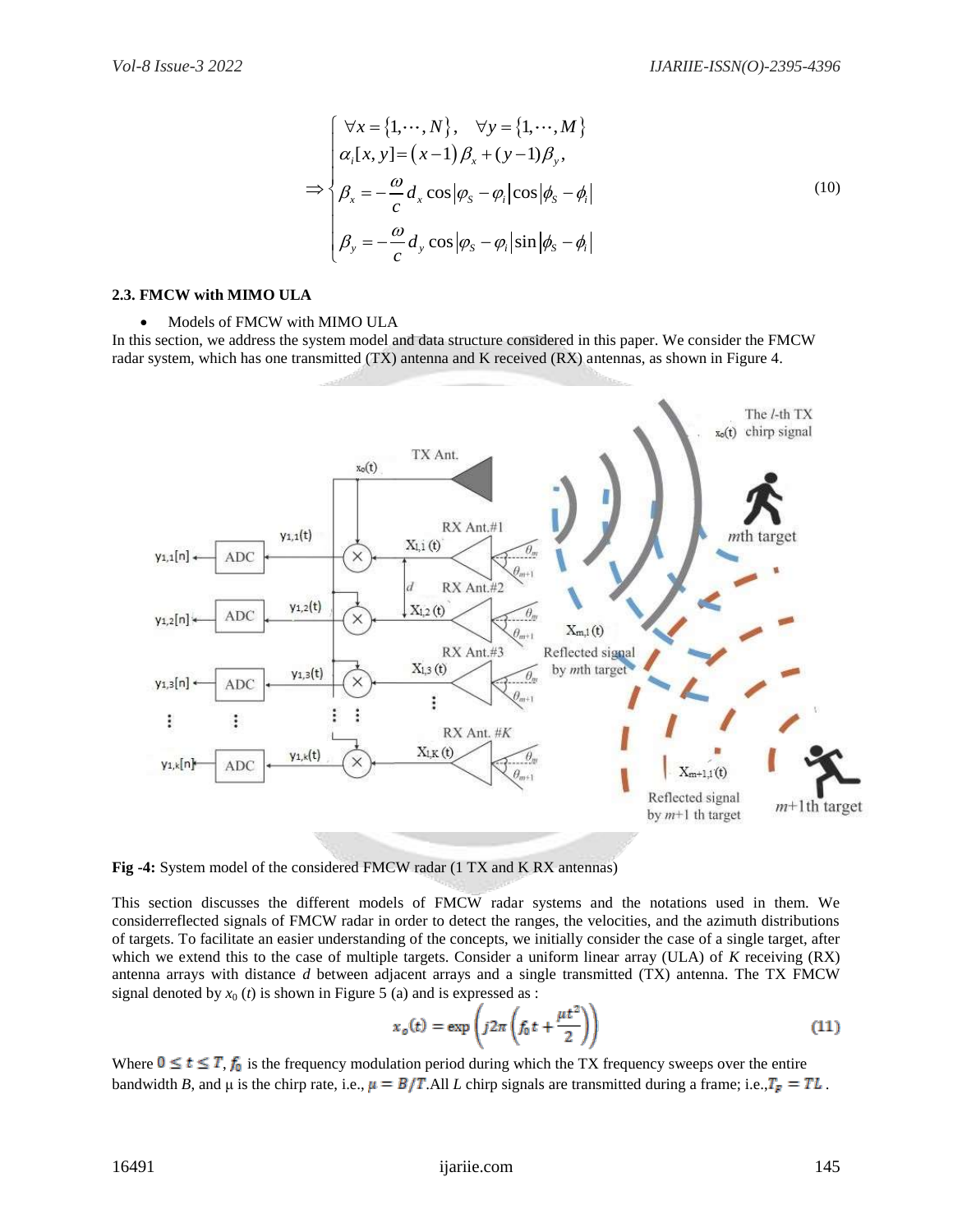The signal reflected from the target is received with delay  $\tau$  and Direction of Arrival (DOA)  $\theta$  at the *k*-th array, as shown in Figure 6. Here, the *l*-th chirp slot is denoted by  $x_{1k}(t)$  and is expressed as :

$$
x_{l,k}(t) = a_o x_o(t-\tau) exp(j2\pi f_D lT) \times exp(j.2\pi.d.k,sin(\theta)/\lambda) + \widetilde{w}_{l,k}(t)
$$

$$
(12)
$$

(13)

Where,  $a_0$  is the complex amplitude,  $\widetilde{w}_{l,k}(t)$  is the additive white Gaussian noise (AWGN) signal, *fD* is the Doppler frequency due to the moving of the target and  $\lambda$  is the wavelength. By denoting the velocity term as  $v^{i}(f_{p}) = exp(j2\pi f_{p}T)$  and the DOA term as  $\psi^{k}(\theta) exp(j.2\pi.d.k,sin(\theta)/\lambda) +$ ;  $x_{1k}(t)$  can simply be represented as follows :

$$
x_{l,k}(t) = a_o x_o(t-\tau) v^l(f_D) \psi^k(\theta) + \widetilde{w}_{l,k}(t)
$$

The beat signal  $y_k(t)$  is expressed by omitting  $\theta$  and *fD* for simplicity, as follows

$$
y_{l,k}(t) = x_{l,k}(t) \times x^*_{o}(t) = a \exp(-j.2\pi.f_{b}, t). \dot{v}^{l}, \psi^{k} + w_{l,k}(t)
$$
  

$$
y_{l,k}(t) = a x_{b}(t). \dot{v}^{l}, \psi^{k} + w_{l,k}(t)
$$
 (14)

where  $f_b = \mu \tau$  is the beat frequency and *xb (t)* is the sinusoid term in the beat signal. In addition, *a* and *wl,k (t)* are expressed as follows:

$$
a = a_0 \exp\left(-j2\pi (f_0 \tau - \mu \tau^2 / 2)\right) \tag{15}
$$

$$
w_{l,k} = \widetilde{w}_{l,k}(t), x^*_{o}(t) \tag{16}
$$

An analog-to-digital conversion (ADC) of  $y_{l,k}(t)$ , the discrete time model of (14) with the sampling frequency  $f_s = \frac{1}{T_s}$  is denoted by  $y_{l,k}[n] = y_{l,k}(n, T_s)$  for  $n = 0, 1, ..., N_s - 1$  where  $T_s$  is the sampling time interval and  $N_s = \frac{r}{T_s}$  and  $y_{l,k}[n]$  can be expressed as follows :

$$
y_{l,k}[n] = a. x_b[n. T_s]v^l \psi^k + w_{l,k}[n]
$$
 (17)

Conventional 3D-FFT detection algorithm for surveillance applications



**Fig -5:** Waveforms of FMCW radar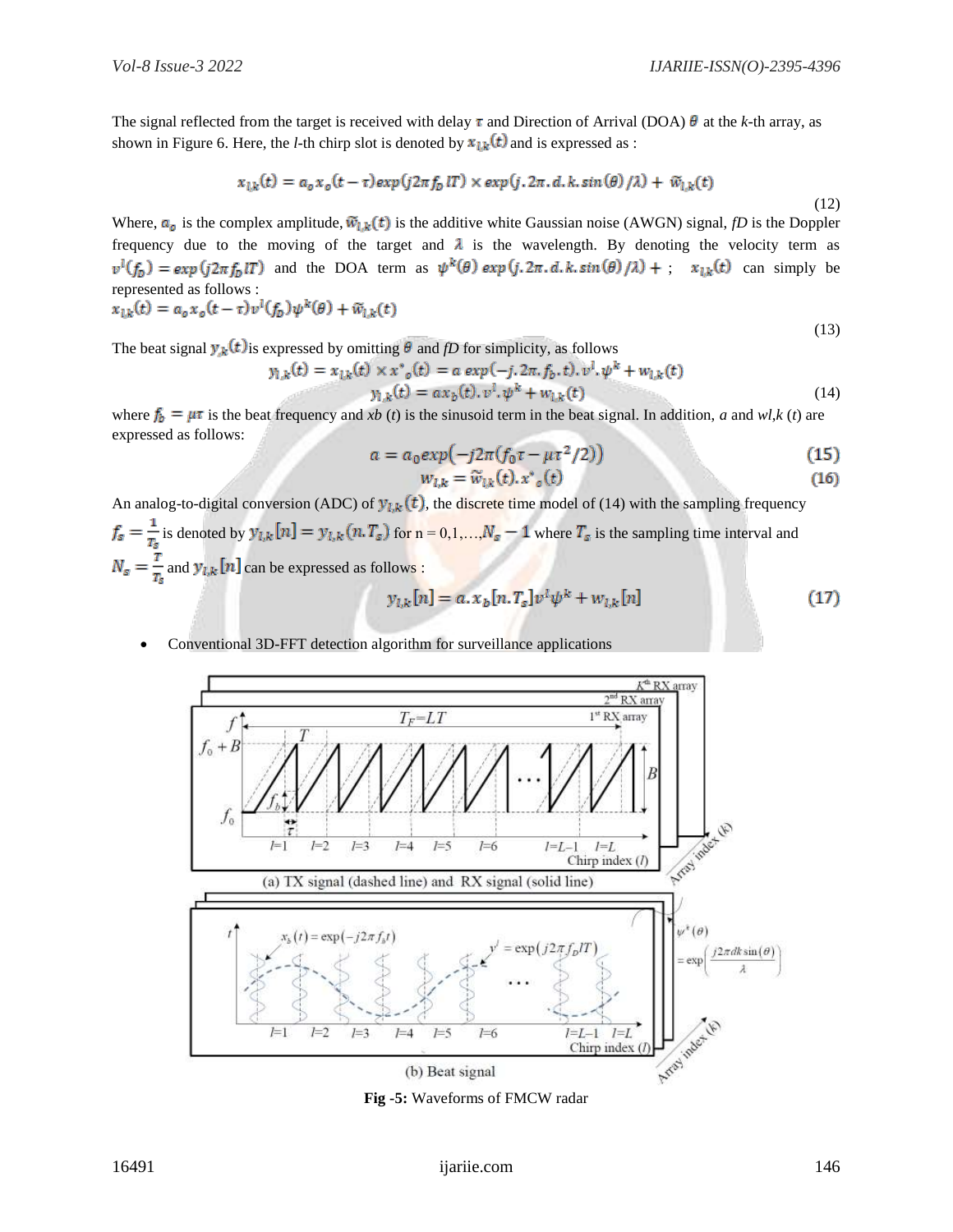

This section introduces the conventional detection algorithm using the 3D-FFT. In order to estimate the range, the velocity and the angle of a target, a data cube composed of the 3D beat signal in (17) is employed. The conventional algorithm performs 3D-FFT operations on the data cube in the time (range) domain, the ramp (chirp) domain, and the array domain.



**Fig -7:** 3D-FFT for DOA estimation with ULA RADAR MIMO receiver

First, as shown in Figure 7, a  $N_{RFT}$ -point FFT operation on the data cube in the time (range) domain is performed, where  $N_{\text{RFT}}$  denotes the number of points of the FFT in the range domain :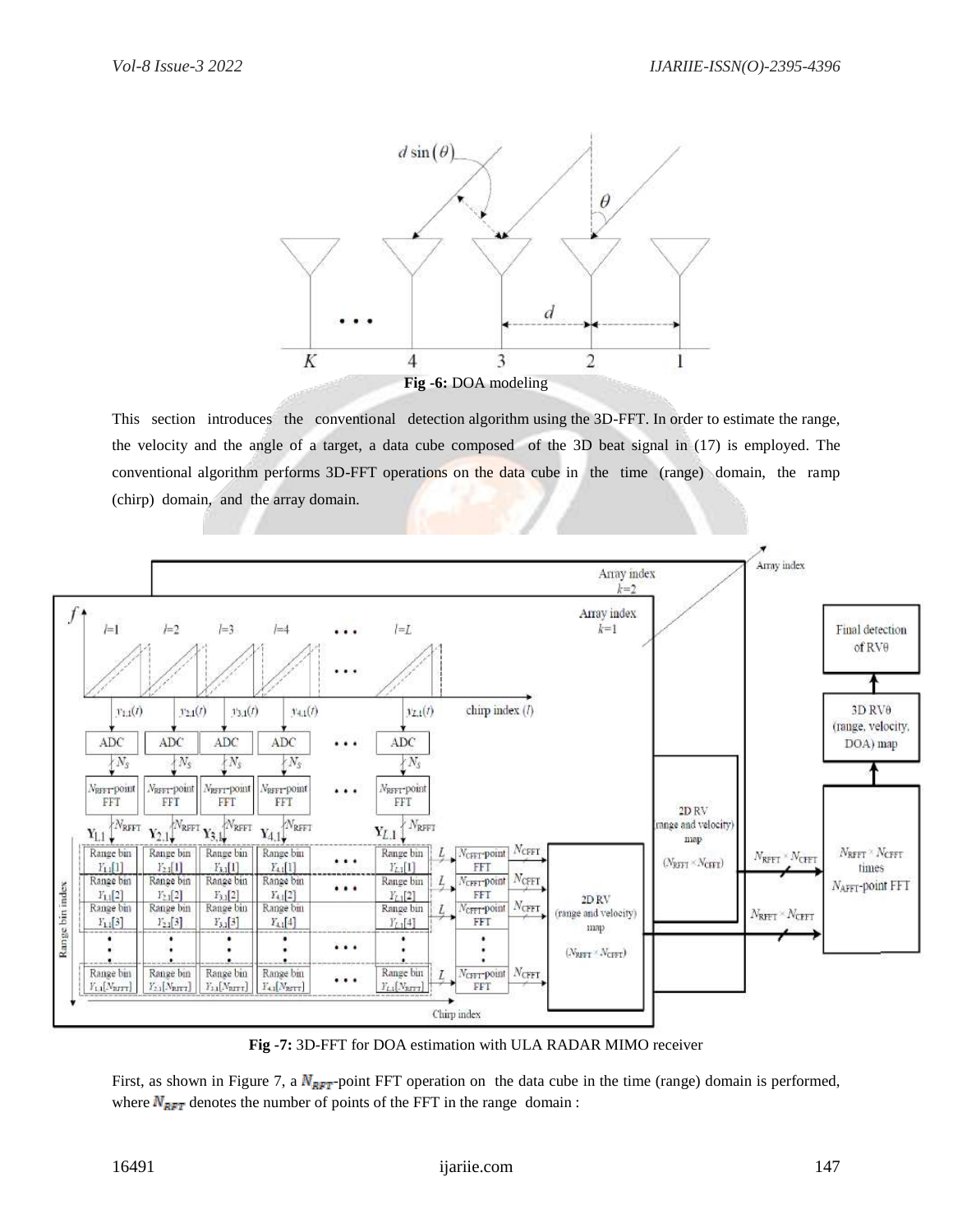$$
Y_{l,k}[u] = \sum_{n=0}^{N_s - 1} y_{l,k}[n] \cdot W_{N_{RFT}}^{qn}
$$
\n
$$
W = e^{\gamma \left( -i \, 2\pi / N \right)}
$$
\n(18)

Where  $0 \le u \le N_{RFT} - 1$ ;  $W_N$  is the N-point DFT opération i.e  $W = ex(-J2\pi/N)$ .

That is, the range domain  $N_{RFFT}$ -point FFT output vector at the l-th chirp and k-th array  $Y_{l,k} = [Y_{l,k}[1], Y_{l,k}[2], \dots, Y_{l,k}[N_{RFFT}]]$  is obtained. Subsequently, the  $N_{CFFT}$  point FFT operation on  $Y_{l,k}$  in the chirp domain is conducted where  $N_{CFFT}$  is the number of points for the FFT in the chirp domain. This gives the range and velocity map with  $N_{RFFT} \times N_{CFFT}$ . Finally, with an  $N_{AFFT}$  -point FFT operation on the range and velocity map with  $N_{RFFT} \times N_{CFFT}$  in the array domain, the 3D map which reflects the range, velocity and DOA is obtained.

However, in order to perform a 3D FFT, very high complexity is required, as is well known. This causes the processing time and cost to increase.

Meanwhile, in order to reduce the computational complexity of multi-dimensional FFT operations, FFT

algorithms with reduced dimensions have been proposed.

In these algorithms, the range of the FFT output is initially determined, after which the peak of the magnitude of the FFT output is detected. The authors use the characteristic by which the targets exist only in the range bin with the peak of the magnitude of the FFT output. They conduct a chirp-domain FFT operation on only the range bins in which the target exists. By not performing the chirp-domain FFT on the range bins without a target, they reduce the computational complexity of the multi-dimensional FFT operation.

However, these algorithms require additional algorithms such as clutter mitigation or moving target indicator algorithms because they do not distinguish between clutter and the target.

Resolution estimation with MIMO ULA receivere with FMCW RADAR

n the surveillance radar systems, the first important issue is a quick determination of the presence of the targets of interest. In cases where there are no targets of interest, we do not need to use resources unnecessarily. That is, the detection algorithm should be run only if there is a target of interest. To this end, the proposed method initially determines whether or not a target exists. Parameter detection operations are performed after it is determined that a target exists.

Figure 7 illustrates the structure of the proposed algorithm. As shown in Figure 8, the proposed algorithm properly selects the range and velocity map with  $N_{RFFT} \times N_{CFFT}$ . Finally, with an  $N_{AFFT}$ -point FFT operation on the range and velocity map with  $N_{RFFT} \times N_{CFFT}$  in the array domain, the 3D map which reflects the range, velocity and DOA is obtained. However, in order to perform a 3D FFT, very high complexity is required, as is well known. This causes the processing time and cost to increase.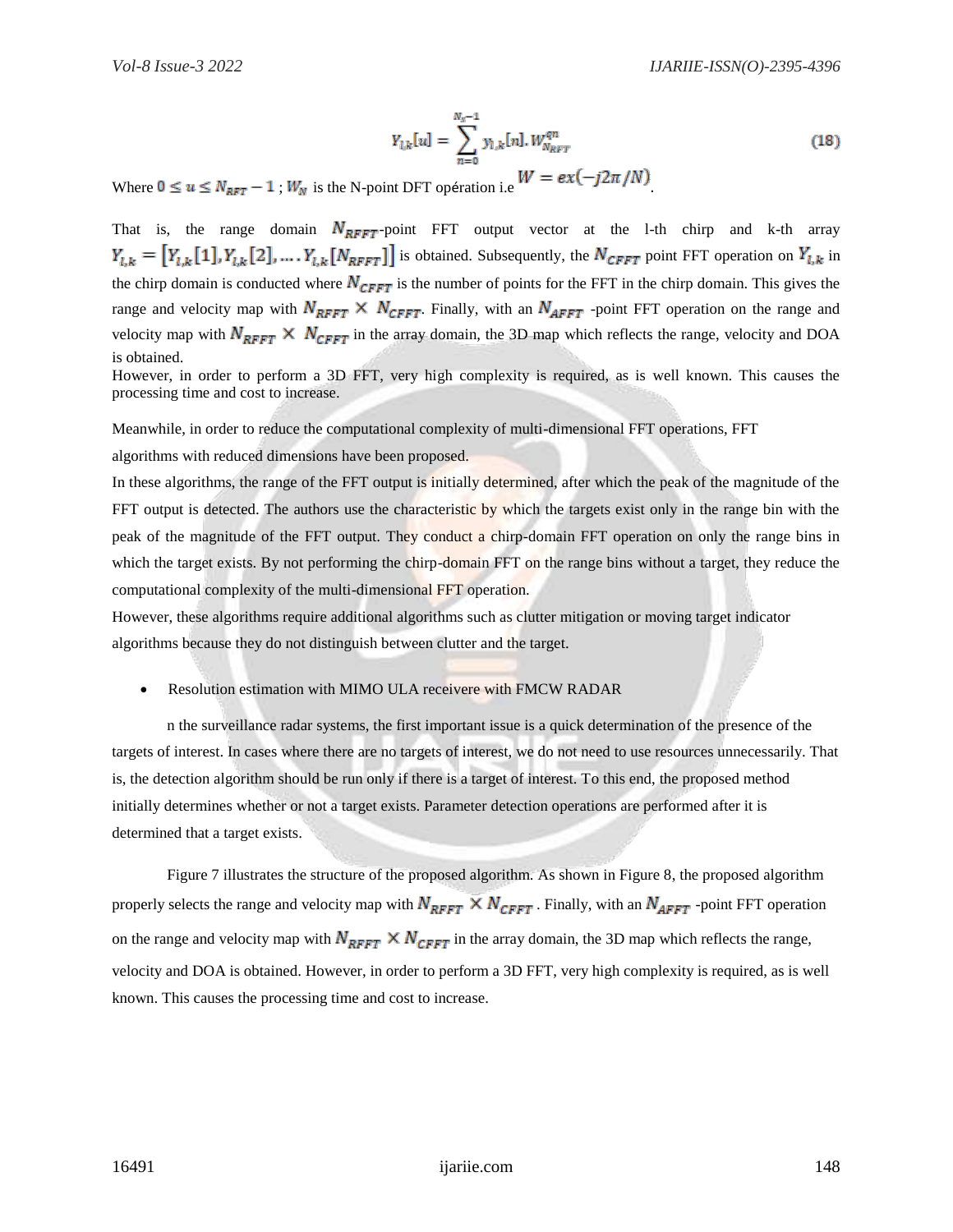Two beat signals among all L beat signals according to the velocity of interesting target; that is, the *p*-th and the *q*-th beat signals,  $y_{p,k}[n]$  and  $y_{q,k}[n]$ , are selected. We then subtract the two signals, with this action denoted by  $d_{pq,k}[n]$ , as follows

$$
d_{pq,k}[n] = y_{p,k}[n] - y_{q,k}[n] = ax_b[nt_s]\Psi^k(v^p - v^q) + w_{p,k}[n] - w_{q,k}[n] \tag{19}
$$

Generally, clutter or stationary targets do not move. Accordingly, the Doppler effect does not occur. On the other hand, when the target moves, the Doppler effect arises, and the phase changes as the index of the chirp increases. If there is no moving target, the Doppler frequency equals zero; i.e.,  $f_D = 0$ . Therefore, only the noise terms remains in (19) because  $v^p(0) = v^q(0)$ . This implies that only the noise term is input as the  $N_{RFFT}$ -point FFT input. On the other hand, if there is a moving target, vp and vq are not equal except when  $p = q$  and  $q = p + iT$ , where i is the integer number and  $\overline{T}$  is the chirp duration..



**Fig -8:** 3D-FFT for DOA estimation with ULA RADAR MIMO receiver

Therefore, for simplicity, by omitting the noise terms, (18) is simply expressed as :

$$
d_{pq,k}[n] = \alpha x_b [nt_s] \Psi^k \tag{20}
$$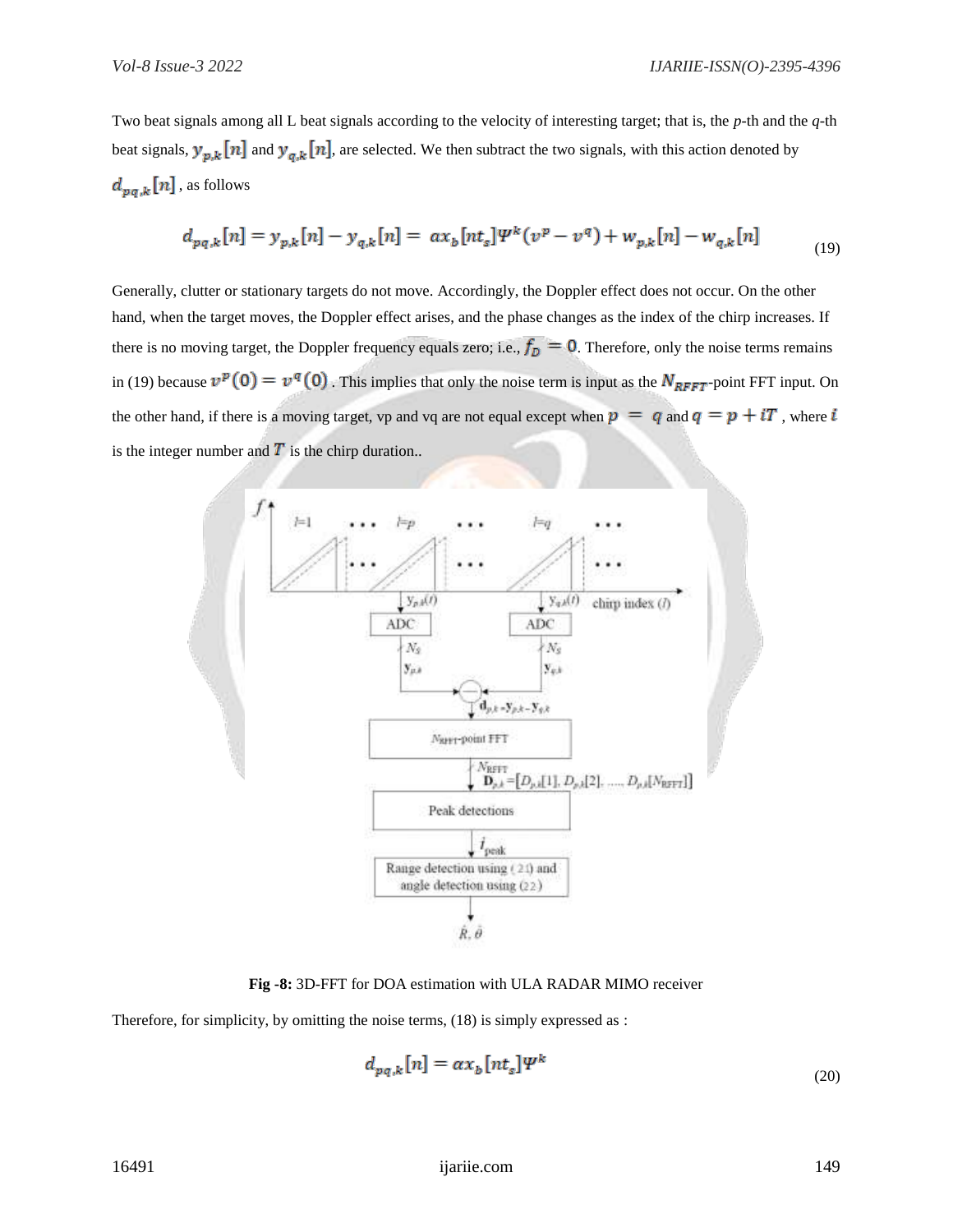Where  $\alpha = a(v^p - v^q)$ . From (20), it can be seen that the beat signal  $x_b[nt_s]$  including the range information and the DOA term  $\Psi^k$  still exists.

Here, we properly select two chirps, i.e.,  $p$  and  $q$ . This is done because we want to avoid a case in which the proposed algorithm does not work properly. For example, if the phase changes at the two chirps are symmetrical, the output after subtraction may be zero, as if there is no moving target. However, the duration of one frame is relatively short compared to the moving time of the target. By properly selecting two chirps, we can avoid cases in which the phase changes of two chirps are symmetrical.

In order to estimate the range of the target, we perform FFT on  $d_{pq,k}[n]$  with respect to the sample domain  $n$ , as in (18); thus, the  $N_{RFFT}$ -FFT output of  $d_{pq,k}[n]$  denoted by  $d_{pq,k}[u]$  is obtained. We then obtain the index  $i_{peak}$  corresponding to the beat frequency of  $d_{pq,k}[n]$  through the peak detection of  $|d_{pq,k}[u]|$  for  $0 \le u \le N_{RFFT} - 1$ . Figure 9 shows an example of the result of the peak detection of  $d_{p,q,k}[u]$  when  $i_{peak} = 35$ . From the obtained peak i, the estimated range  $\hat{R}$  is calculated as :

$$
\hat{R} = \frac{c \times \hat{\tau}}{2} = \frac{c \times \hat{f}_b}{2\mu} = \frac{c \times i_{peak} \times f_s}{2\mu N_{RFFT}}
$$
\n(21)

where **c** is the speed of light,  $\hat{\tau}$  is the estimated delay, and  $\hat{f}_h$  is the estimated beat frequency.



**Fig -9 :** Example of the result of peak detection of  $\left| d_{pa,k}[u] \right|$ 

Furthermore, we use only two RX antennas in order to ensure a low cost and low complexity. The proposed algorithm does not perform array-domain FFT in order to detect the DOA information. In the proposed algorithm, the DOA is estimated using the phase change between two arrays instead of an array-domain FFT, as follows :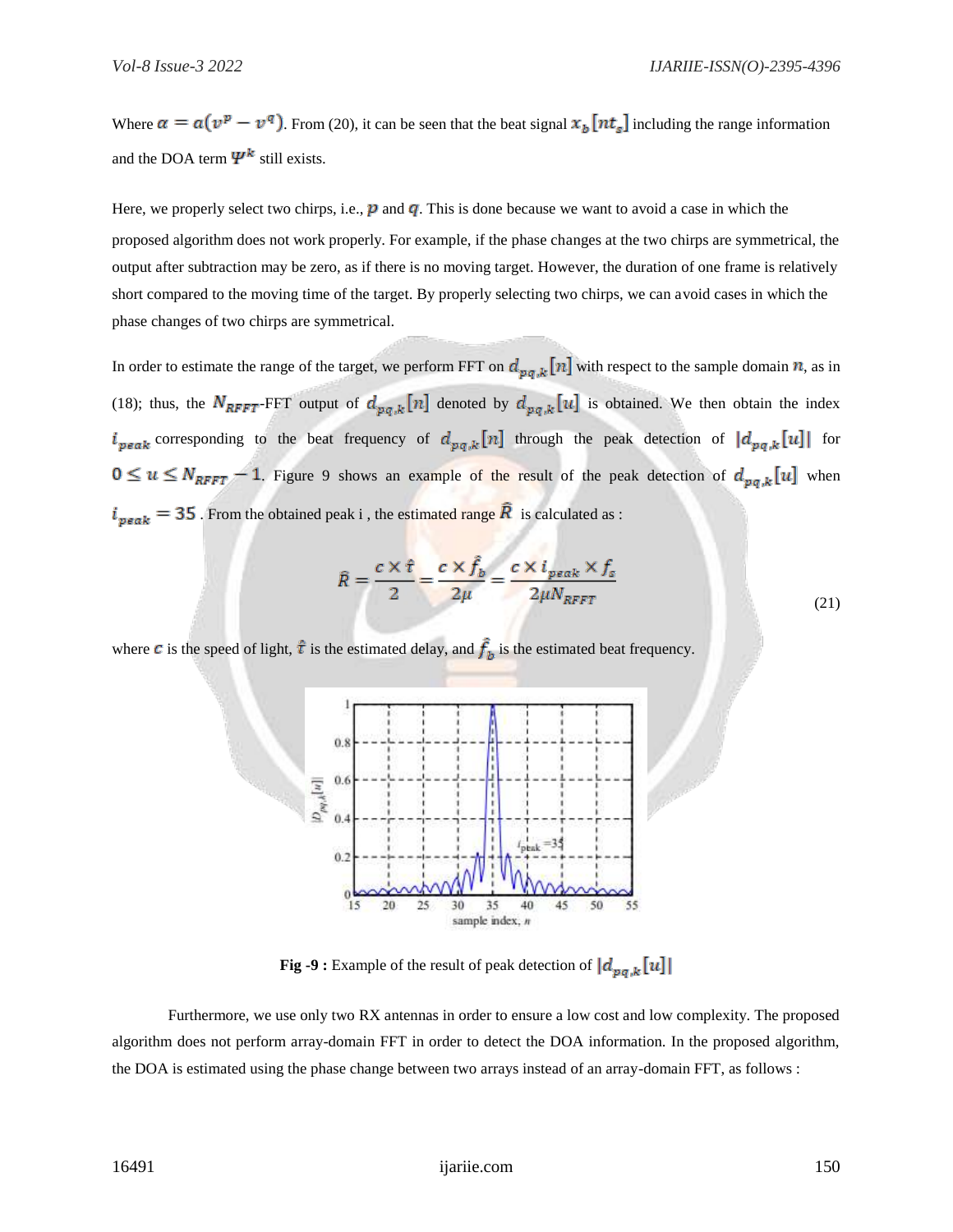$$
\hat{\theta} = \sin^{-1}\left[\angle\left(Y_{p,1}^*\left[i_{peak}\right]Y_{p,2}\left[i_{peak}\right]\right)\right] = \sin^{-1}\left[\angle\left(\beta \exp\left(j2\pi d \sin(\theta)/\lambda\right)\right)\right]
$$
(22)

where  $\beta$  denotes the term apart from except DOA term in (13). Of course, this simple DOA estimation is only possible in the condition with a single target. However, even with multiple targets, if the ranges or velocities of the targets are not identical, the outcome will be similar to that of a single-target condition in a FMCW radar system.

#### **2.4. FMCW with MIMO URA**

• System

As shown in Figure 10, an  $M \times N$  dimensional uniform rectangular array is placed on the  $X - Y$  plane, where M and *N* represent the number of antenna elements arranged in the X-axis and Y-axis directions of the array, and the inter-element spacing is  $\lambda/2$ , where  $\lambda$  is the wavelength of the source signals. Assume K far-field sources from  $\theta = (\theta_1, \theta_2, ..., \theta_k)$ ,  $\emptyset = (\emptyset_1, \emptyset_2, ..., \emptyset_k)$  impinge on the array.



Let the element of the coordinate origin be the reference element, and the single snapshot data received by the array can be expressed as :

$$
X = AS + N \tag{23}
$$

Where  $A = [a(\theta_1, \phi_1), ..., a(\theta_k, \phi_k)] \in \mathbb{C}^{MN \times K}$  is the steering matrix with  $a(\theta_k, \emptyset_k) = a_x(\theta_k, \emptyset_k) \otimes a_y(\theta_k, \emptyset_k),$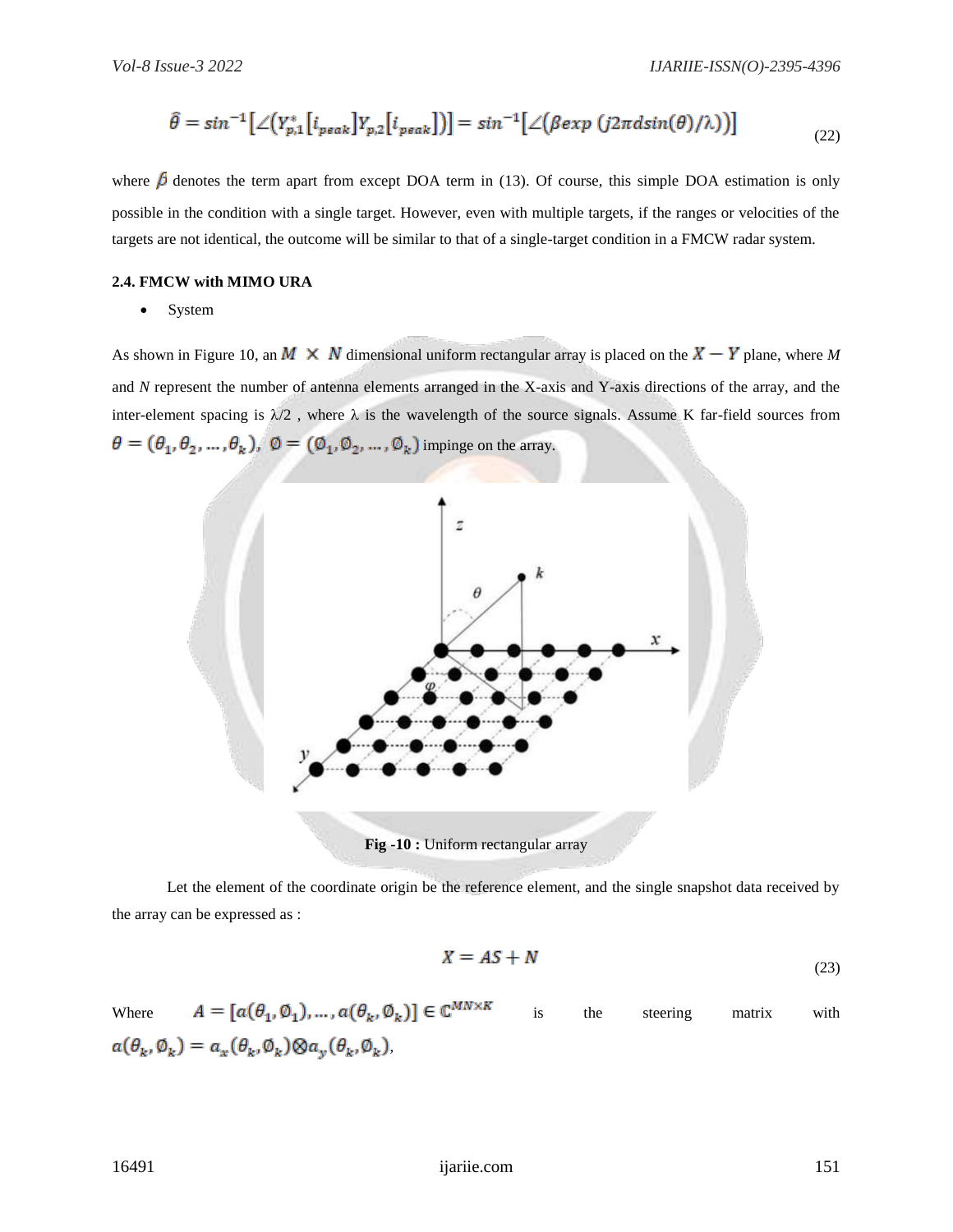where  $a_x(\theta_k, \emptyset_k) = [1, e^{-j2\pi d \sin \theta_k \cos \emptyset_k/\lambda}, \dots, e^{-j2\pi (M-1) d \sin \theta_k \cos \emptyset_k/\lambda}]^r \in \mathbb{C}^{M \times K}$  and  $a_{\nu}(\theta_{\nu}, \emptyset_{\nu}) = [1, e^{-j2\pi d sin \theta_k cos \phi_k/\lambda}, ..., e^{-j2\pi (N-1) ds in \theta_k cos \phi_k/\lambda}]^r \in \mathbb{C}^{N \times K}$  $S = [S_1, ..., S_k]^r \in \mathbb{C}^{K \times 1}$  is the narrow-band noncircular signal vector,  $N = [n_1, ..., n_{MN}]^r \in \mathbb{C}^{MN \times 1}$ denotes the additive white Gaussian noise and  $E[NN^H] = \sigma^2 I_{MN}$ .

DOA Estimation Algorithm

Discrete Fourier transform (DFT) has been applied to DOA estimation for a long time, and the DOA estimation algorithm based on DFT is considered as a non-parametric spectrum analysis algorithm. Since the optimal resolution of this algorithm is inversely proportional to the number of antennas M, it performs worse than some parameterized subspace algorithms for traditional small array and is gradually substituted by the latter algorithms. Correspondingly, the DFT-based DOA estimation algorithms were rarely studied in the literature of the last decade. However, DFT algorithms have their advantages in large-scale arrays since the resolution of DFT algorithms can be significantly improved with the very large number of antennas.

The Initial Estimation Based on 2D-DFT

The normalized 2D-DFT of the received data matrix can be given by  $\tilde{F}_k = F_M X_{MN} F_N$ , where  $X_{MN}$  is the  $M \times N$  received data matrix. The  $(p, q)$  -th element of  $X_{MN}$  is represented by  $x_{(p-1)N+q}(t)$ .  $F_M$  and  $F_N$  are normalized DFT matrices, and the  $(p, q)$  -th element can be given by  $[F_M]_{pq} = e^{-j\frac{2\pi}{M}pq}/\sqrt{M}$  and  $[F_N]_{nq} = e^{-j\frac{2\pi}{N}pq}/\sqrt{N}$ , respectively. Considering no noise interference and the number of antennas tends to infinity, i.e., M N,  $\rightarrow \infty$ , we can obtain that  $\frac{M}{2}sin\theta_k cos\theta_k$  and  $\frac{N}{2}sin\theta_k cos\theta_k$  are both integers, and all energy is concentrated at the point  $\left(\frac{M}{2}sin\theta_k cos\theta_k\right), \frac{N}{2}sin\theta_k cos\theta_k$ , as shown in Figure 11. The DOA estimation angle can be uniquely determined by searching this non-zero point.

However, the number of antennas in practical scenarios is limited, then  $\frac{M}{2}sin\theta_k cos\phi_k$  and  $\frac{N}{2}sin\theta_k cos\phi_k$ , are not integers. As a result, the energy of  $\tilde{F}_k$  will leak to the adjacent points of  $\left(\left[\frac{M}{2}sin\theta_k cos\theta_k\right], \left[\frac{N}{2}sin\theta_k cos\theta_k\right]\right)$ , as shown in Figure 12. In fact,  $\tilde{F}_k$  consists of sinc functions, and the amount of leaked energy is inversely proportional to *M , N* while proportional to  $\left|\frac{M}{2}sin\theta_k cos\theta_k - \left[\frac{M}{2}sin\theta_k cos\theta_k\right]\right|$  and  $\left|\frac{N}{2}sin\theta_k cos\theta_k - \left[\frac{N}{2}sin\theta_k cos\theta_k\right]\right|$ . For large-scale URA arrays, *M*, *N* >> 1, most energy of  $\tilde{F}_k$  is still concentrated at the point  $(\frac{M}{2}sin\theta_k cos\phi_k), \frac{N}{2}sin\theta_k cos\phi_k)$ and its around, and the initial DOA value can be estimated using the peak position of  $\vec{F}_k$ .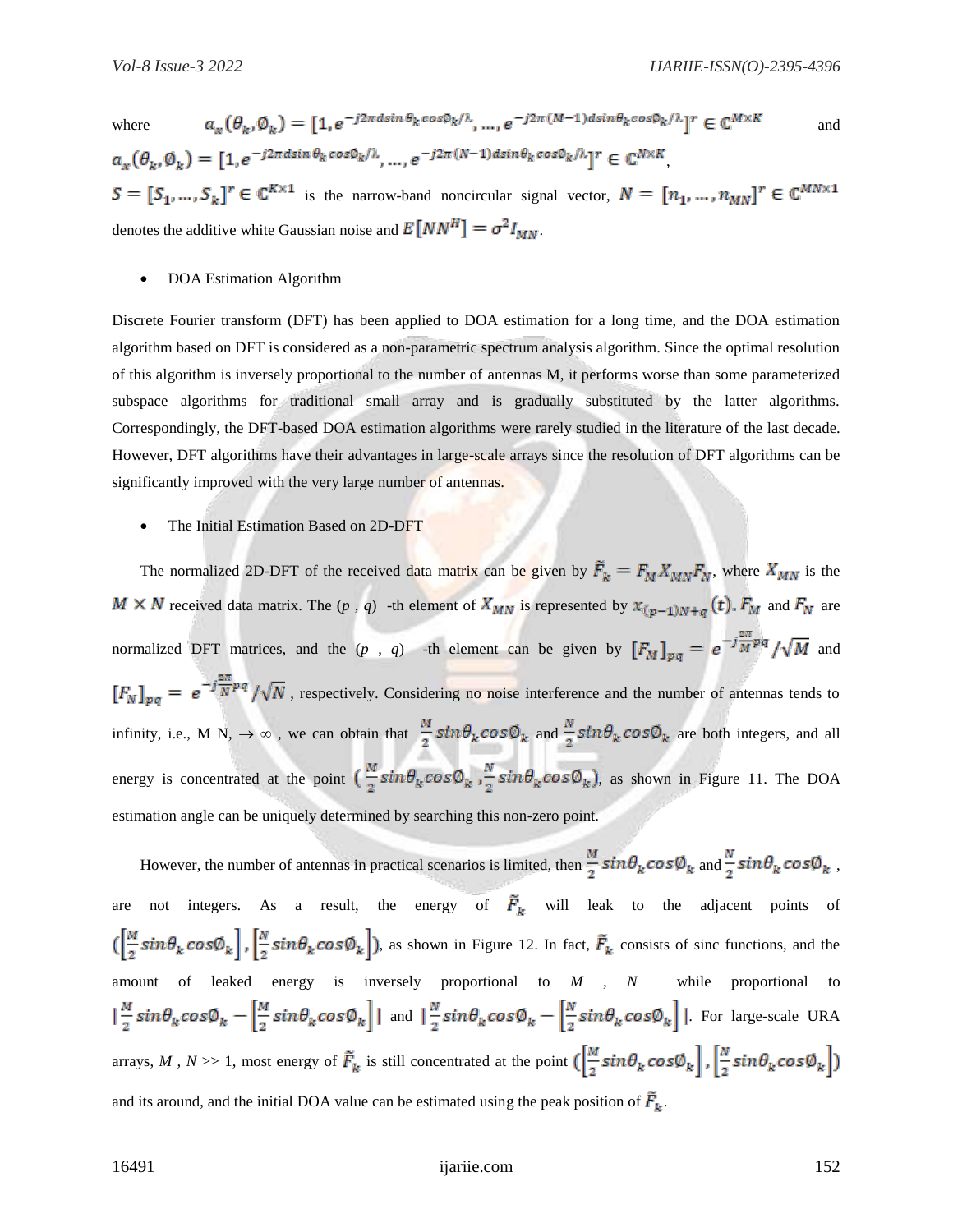

**Fig -12 :** The case with energy leakage for large-scale URA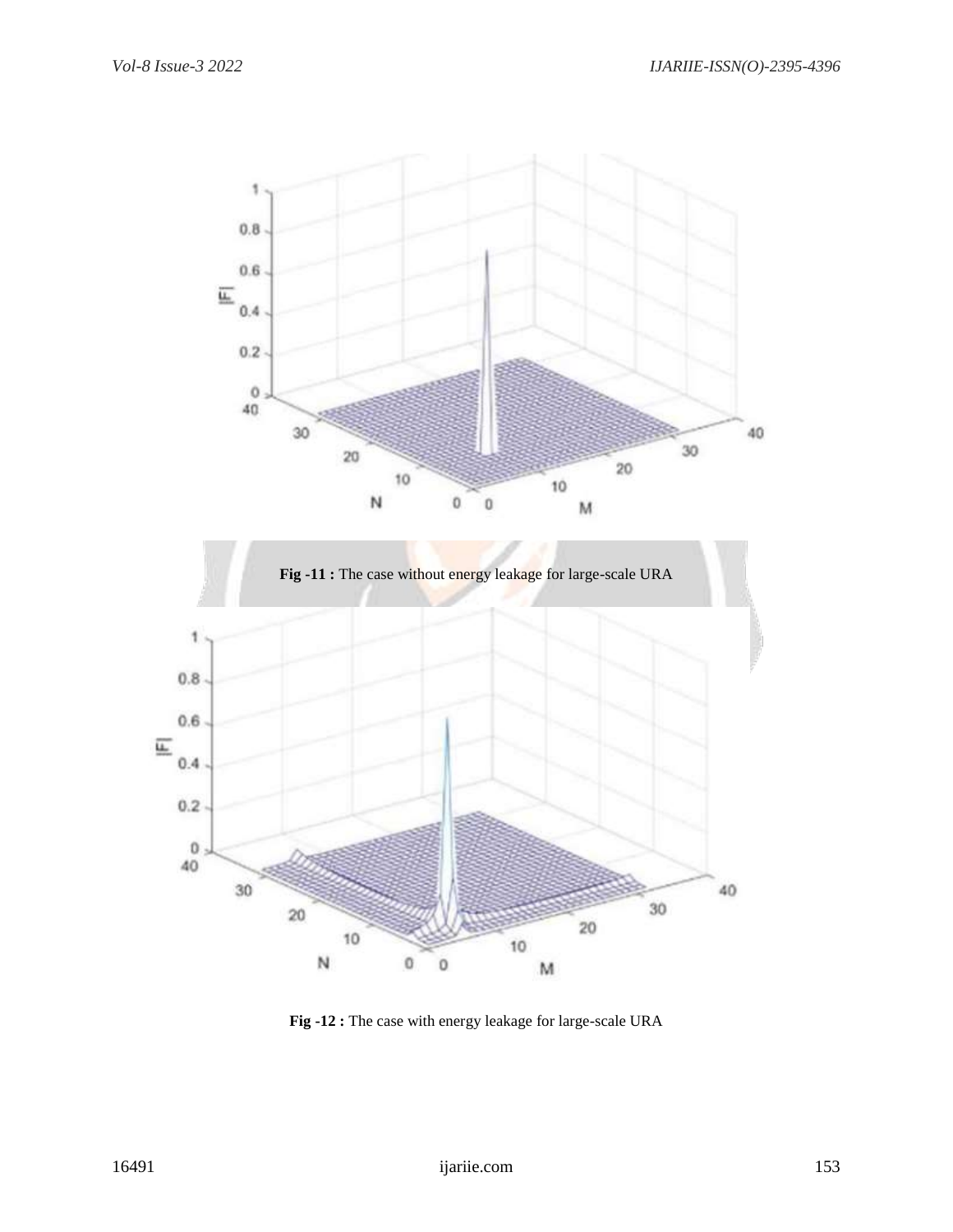The peak position of the k-th source is expressed as  $(m_k, n_k)$ . Assume that the impact of leaks is neglected, then  $\frac{M}{2}sin\theta_k cos\phi_k = m_k, \frac{N}{2}sin\theta_k cos\phi_k = n_k$ , the DOA value of the k-th source is given by :

$$
\begin{cases}\n\theta_k = \arcsin(u_k^2 + v_k^2) \\
\phi_k = \arctan\left(\frac{v_k}{u_k}\right)\n\end{cases}
$$
\n(24)

Where  $u_k = \frac{\lambda m_k}{Md}$  and  $v_k = \frac{\lambda n_k}{Nd}$ 

The Precise Estimation Based on Phase Rotation

The phase rotation factors with respect to  $\alpha$  and  $\beta$  are respectively defined as

$$
\begin{cases}\n\Phi_M(\Delta \alpha_k) = diag(1, e^{j\Delta \alpha_k}, \dots, e^{j(M-1)\Delta \alpha_k}) \\
\Phi_N(\Delta \beta_k) = diag(1, e^{j\Delta \beta_k}, \dots, e^{j(M-1)\Delta \beta_k})\n\end{cases}
$$
\n(25)

Where  $\Delta \alpha_k \in \left[ -\frac{\pi}{M}, \frac{\pi}{M} \right]$  and  $\Delta \beta_k \in \left[ -\frac{\pi}{N}, \frac{\pi}{N} \right]$ . The phase rotation operation can be given by

$$
\tilde{F}_k^{ro} = F_M \Phi_M(\Delta \alpha_k) X_{MN} \Phi_N(\Delta \beta_k) F_N
$$
\n(26)

When  $\Delta \alpha_k = \left(\frac{2\pi m_k}{M} - \frac{2\pi d}{\lambda} sin \theta_k cos \phi_k\right) \in \left[-\frac{\pi}{M}, \frac{\pi}{M}\right]$ 

and  $\Delta \beta_k = \left(\frac{2\pi n_k}{N} - \frac{2\pi d}{\lambda} sin \theta_k cos \phi_k\right) \in \left[-\frac{\pi}{N}, \frac{\pi}{N}\right], \tilde{F}_k^{ro}$  only has one non-zero point, and the sum of  $\Delta \alpha_k$ and  $\Delta \beta_k$  is called the optimal phase shift amount.

 $u'_k = u_k - \frac{\Delta \alpha_k}{2\pi d}$ ,  $v'_k = v_k - \frac{\Delta \beta_k}{2\pi d}$ . At this time, the precise DOA estimate of the first source is given by

$$
\theta_k = \arcsin(u_k^2 + v_k^2) = \arcsin\left(\left(\frac{\lambda m_k}{Md} - \frac{\Delta a_k}{2\pi d}\right)^2\right) + \left(\left(\frac{\lambda n_k}{Nd} - \frac{\Delta \beta_k}{2\pi d}\right)^2\right)
$$

$$
\emptyset_k = \arctan\left(\frac{v_k'}{u_k'}\right) = \arctan\left(\frac{\frac{\lambda n_k}{Nd} - \frac{\Delta \beta_k}{2\pi d}}{\frac{\lambda m_k}{Md} - \frac{\Delta \alpha_k}{2\pi d}}\right)
$$
(27)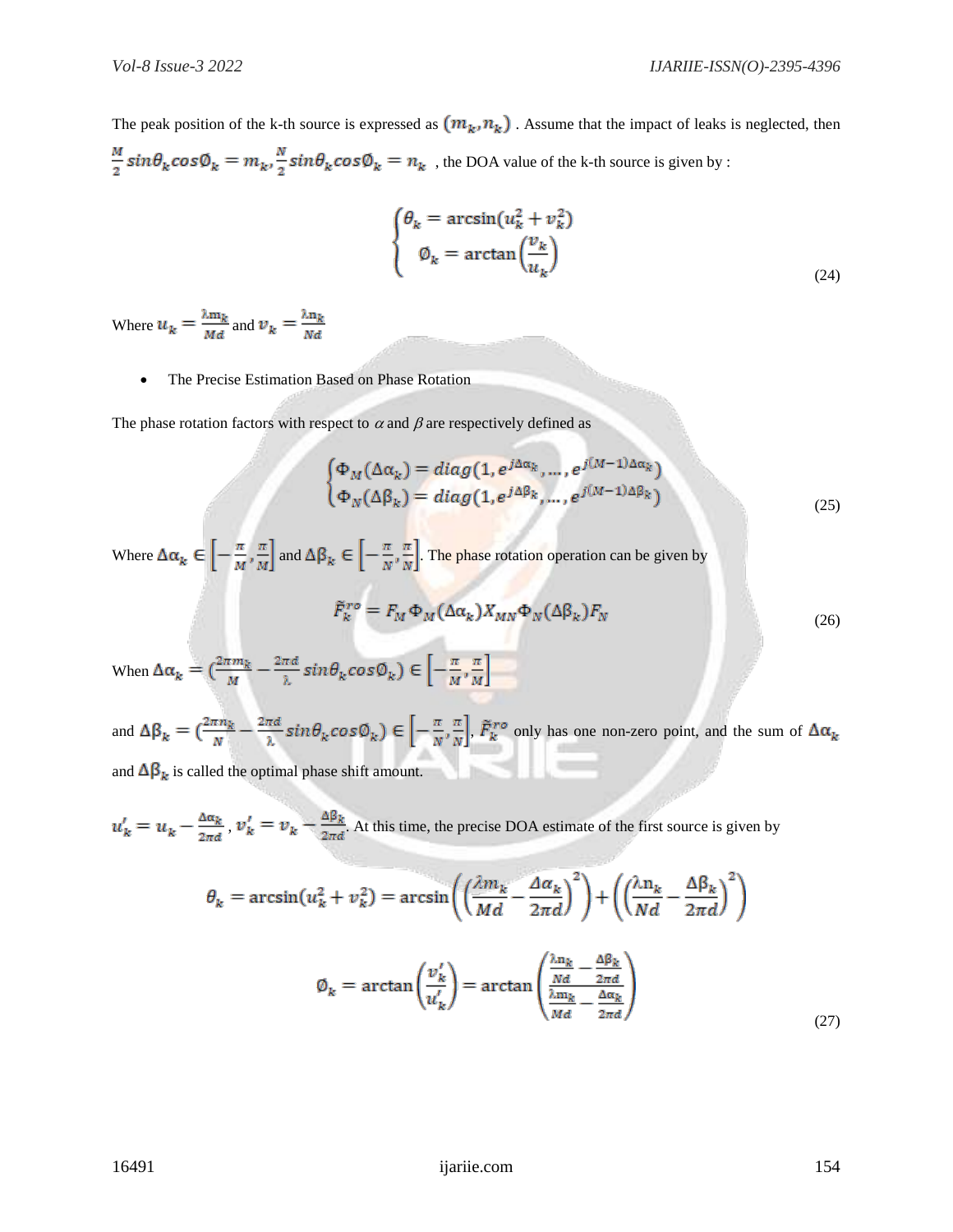

**Fig -14:** The case with phase rotation for the source ( $\theta_1 = -30^\circ$ ,  $\phi_1 = 50^\circ$ )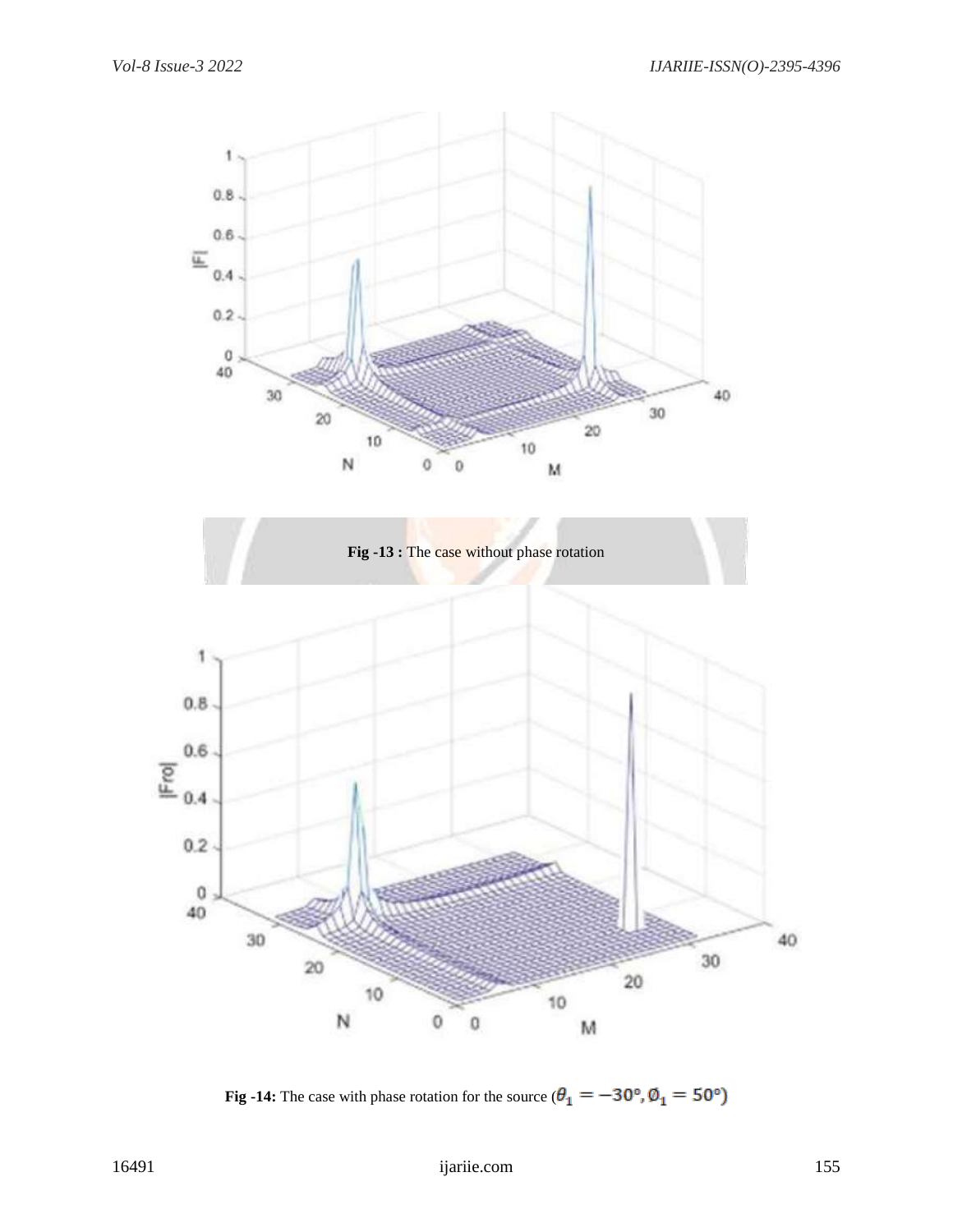The compression the spectral peaks with phase rotation for the incidences of two far-field narrowband independent sources are shown in Figure 13 and Figure 15, where noise is not considered for better demonstration. The angles of the two incident sources are assumed to be ( $-30^{\circ}$ ,  $50^{\circ}$ ) and ( $-35^{\circ}$ ,  $-55^{\circ}$ ), respectively.

The optimal phase shift of sources is usually different from each other, as shown in Figure 13 and Figure 15. Hence, it is necessary to find the optimal phase shifts separately.



**Fig -15:** The case with phase rotation for the source  $(\theta_2 = -35^\circ, \phi_2 = -55^\circ)$ 

When searching for the best phase shift amount, we can search  $\Delta \alpha_k$  in a small area  $\left[-\frac{\pi}{M}, \frac{\pi}{M}\right]$ , and similarly search  $\Delta \beta_k$  in  $\left[-\frac{\pi}{N}, \frac{\pi}{N}\right]$ . The  $\Delta \alpha_k$  and  $\Delta \beta_k$  which shrink the  $k-th$  peak to a point are the optimal phase shift of the  $k-th$  source, which can be calculated by

$$
\Delta \alpha_k = \arg \max_{\Delta \alpha_k \in \left[-\frac{\pi}{M'}\right] \atop \Delta \beta_k \in \left[-\frac{\pi}{N'}\right]} ||F_M(m_k, )\Phi_M(\Delta \alpha_k) X_{MN} F_N(n_k)||^2
$$
  

$$
\Delta \beta_k = \arg \max_{\Delta \beta_k \in \left[-\frac{\pi}{N'}\right] \atop \Delta \beta_k \in \left[-\frac{\pi}{N'}\right]} ||F_M(m_k, )X_{MN}\Phi_N(\Delta \beta_k) F_N(n_k) ||^2
$$
\n(28)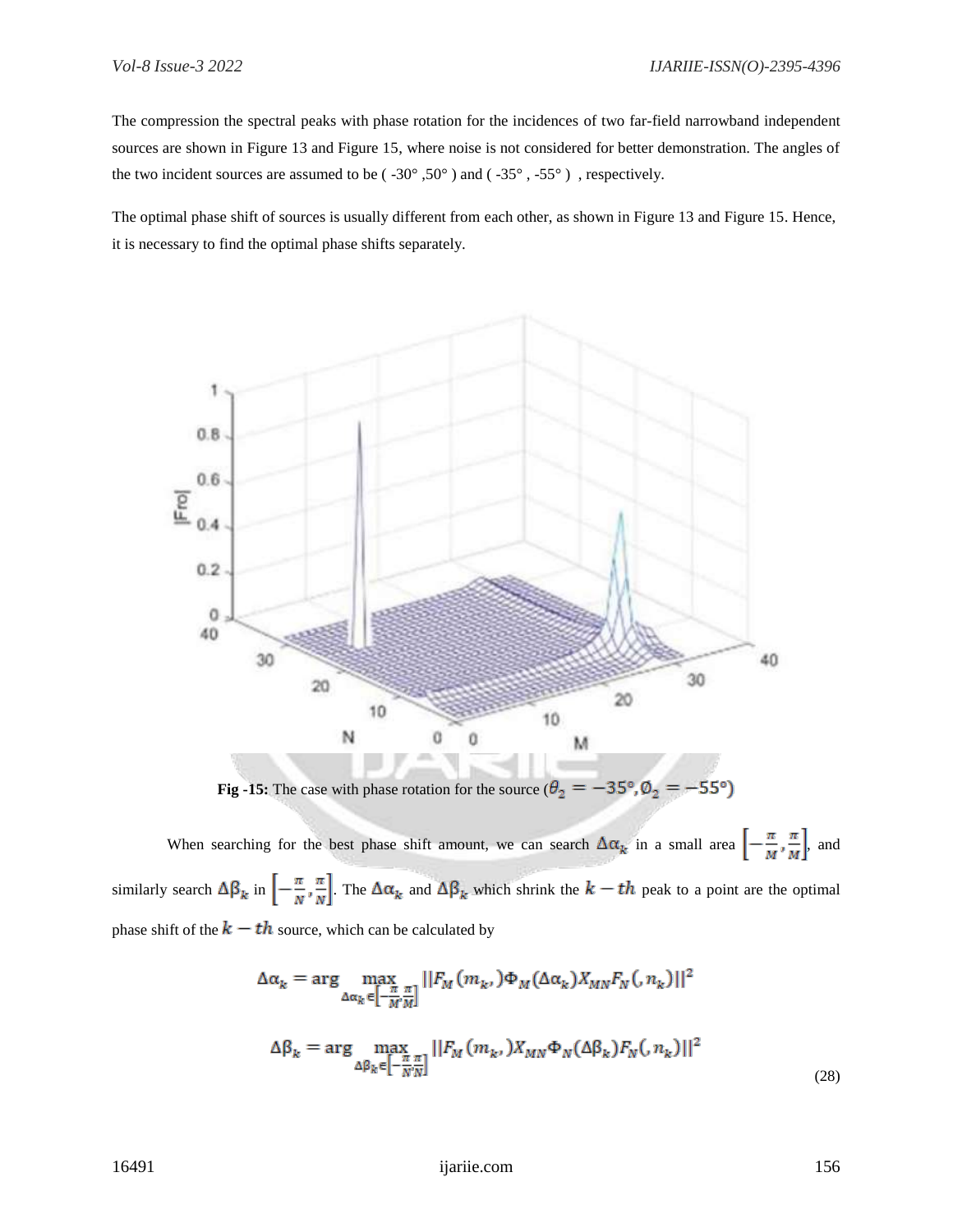Where, the  $m_k$  –th row of  $F_M$  is giving by  $F_M(m_k)$  and the  $n_k$  –th column of  $F_N$  is given by  $F_N(n_k)$ .

• The Implementation Steps of the Proposed Algorithm

Based on the analysis above, the steps of the proposed DOA estimation algorithm in this paper are listed as follows:

- 1) Perform 2D-DFT transformation on the received data matrix  $X_{MN}$  to obtain  $\vec{F}_k$ ;
- 2) Calculate the modulus of each element of  $\tilde{F}_k$  and search the peak coordinate  $(m_k, n_k)$  of  $\tilde{F}_k$ ;
- 3) calculate  $u_k$  and  $v_k$  according to  $u_k = \frac{\lambda m_k}{Md}$  and  $v_k = \frac{\lambda n_k}{Nd}$ ;

4) search the optimal phase shift  $\Delta \alpha_k$  and  $\Delta \beta_k$  of the k-th source by utilizing equation (28);

5) calculate 
$$
u'_k
$$
 and  $v'_k$  according to  $u'_k = u_k - \frac{\Delta \alpha_k}{2\pi d}$  and  $v'_k = v_k - \frac{\Delta \beta_k}{2\pi d}$ ;

6) calculate the estimated DOA by utilizing equation (27).

For calculating range, as same formula as the ULA FMCW

$$
\hat{R} = \frac{c \times \hat{r}}{2} = \frac{c \times \hat{f}_b}{2\mu} = \frac{c \times \sqrt{n_k^2 + m_k^2} \times f_s}{2\mu N_{RFFT}}
$$

(28)

#### **2. Result and discussion**

In Fig-16, we can see the Direction of Arrival of the target of the MIMO Radar receiver using FMCW. This figure presents all angulars represented in the 3D forms and has azimuth and elevation noted on all theories respectively by  $Φ$  and  $θ$ .

In this simulation, the transmitter sends a specific signal defined in the equation  $(11)$  and receiver obtained the same signal as delayed on the multiple antenna receivers. By applying estimation using multiple DFT and URA formula, we can estimate the two angles of the target. This simulation uses three targets, to be estimated.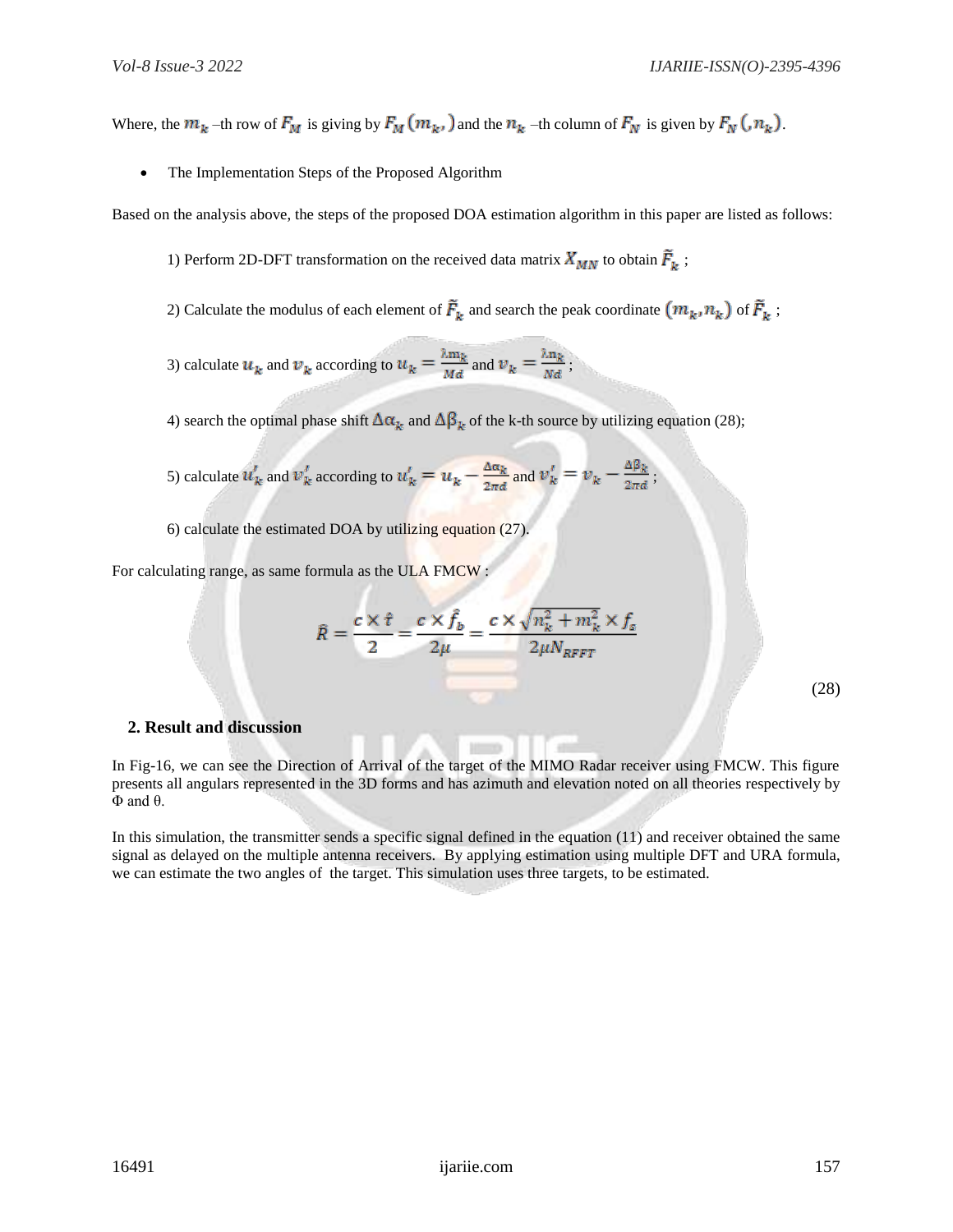

In 3D location of the target, we could have more precision about the locatization because it uses two angles : azimuth and elevation. In this article, we have predicted two targets. All the response are expressed on degree.

- Target 1 with angulars  $(\Phi, \theta) = (100, 50)$
- Target 2 with angulars  $(\Phi, \theta) = (100, 200)$
- Target 3 with angulars  $(\Phi, \theta) = (80, 200)$

To perform muti-targeting, we also predict the range and speed of each target. The result can be see in Figure 17.

As an interpretation, this Figure shows us the ordinate as the range (m) and his equivalence with the power (dB). We could see the 3 targets at 34m, 38m and 42m.

The speed has a direction and this direction is noted in positive or negative numbers. The target 1 in the Figure has speed at (-1 to 1 m/s); target 2 at (-3 to 1 m/s) and target 3 at (-1 to 1 m/s)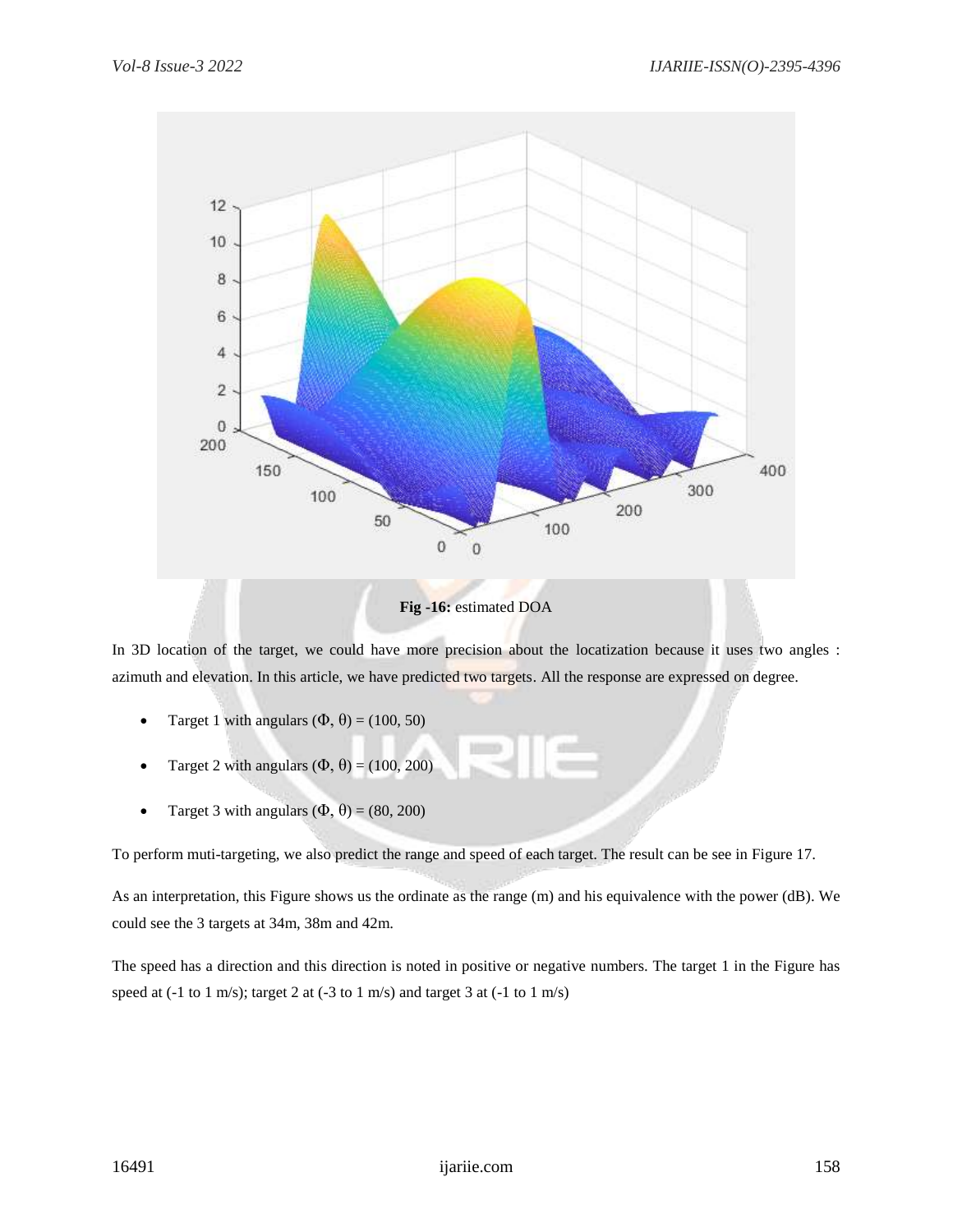

## **4. CONCLUSIONS**

This article shows the feasibility of MIMO RADAR FMCW in 3D with azimuth and elevation estimation not like the classic FMCW. We can predict all interesting information like azimuth, elevation, speed , range, power at dB. Our methods have low complexity, not like MUSIC, Root-MUSIC or ESPRIT estimation. The result has until one meter of precision. Like perspective, we could improve the precision of algorithms using multiple detections.

## **5. REFERENCES**

[1]. D. Patrick, Y. Huang, P.V. Brennan, "FMCW Based MIMO Imaging RADAR", RMMS 2014

[2]. Q. Chen, K. Chetty, P. Brennan, L. B. Lock, M. Ritchie, W. karl, "A coherent through-wall MIMO phased array imaging radar based on time-duplexed switching" SPIE journal 2017

[3]. K. Simon, C. Harun, P. Nils, "A Compact 120 GHz SiGe:C based 2 × 8 FMCW MIMO Radar Sensor for Robot Navigation in Low Visibility Environments", European Radar Conference 2017

[4]. T. Fickenscher, A. Gupta, J. Hinz, M. Holters, U. Zölzer, "MIMO Surface Wave Radar Using Time Staggered FMCW Chirp Signals", European Radar Conference 2011

[5]. Z. Peterson, "FMCW MIMO Radar Design for Aerospace, Autos, and Robotics", NWES journal 2021

[6]. A. J. Jong, "Orthogonal waveforms for FMCW MIMO radar", IEEE 2011

[7]. J. O. Hinz and U. Z¨olzer, "A MIMO FMCW radar approach to HFSWR", Advances in Radio Science, 2011

[8]. Z. Lu, "A Low-Complexity 2D-DOA Estimation Algorithm with Massive URA", Journal of Physic 2020